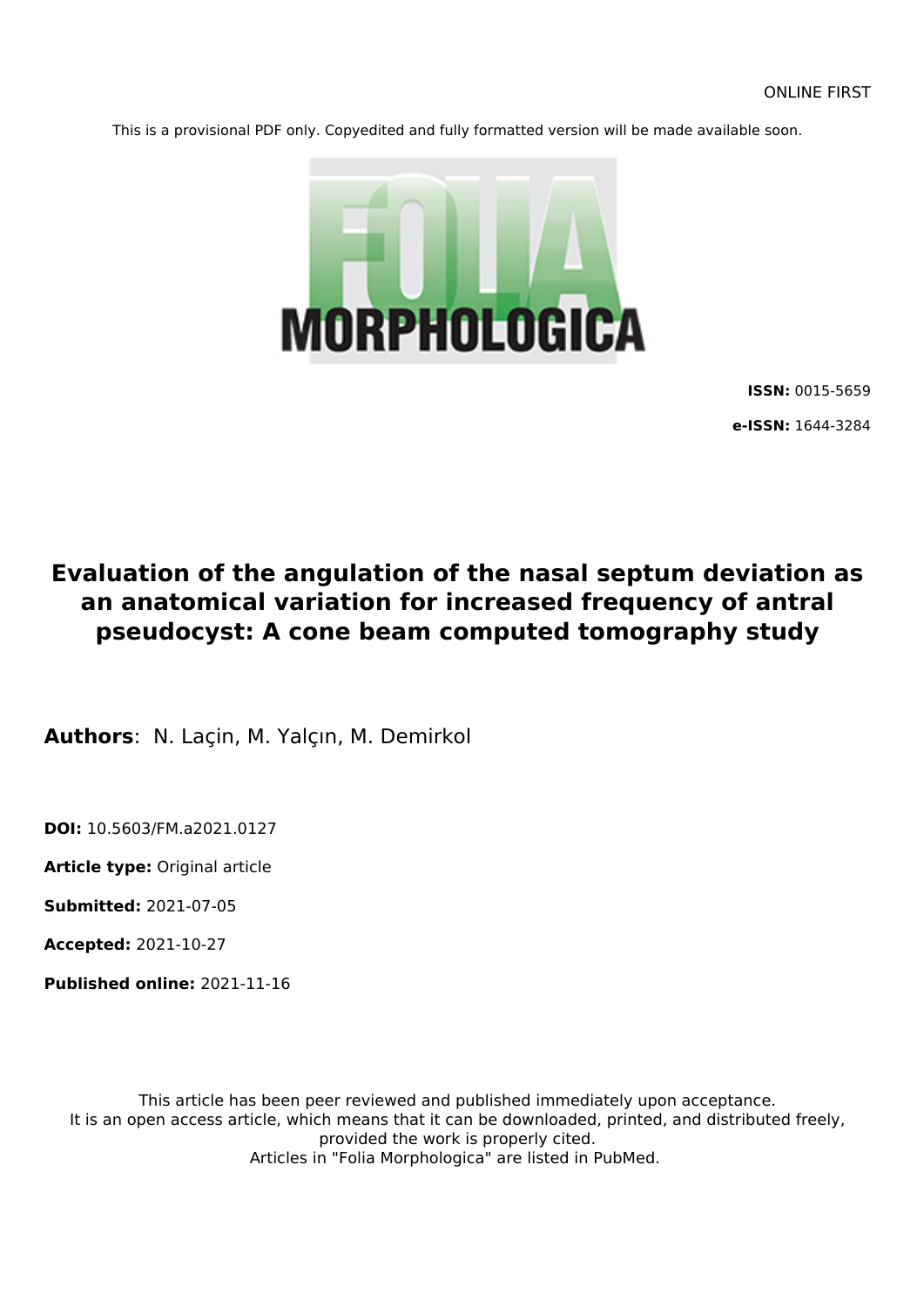# **Evaluation of the angulation of the nasal septum deviation as an anatomical variation for increased frequency of antral pseudocyst: A cone beam computed tomography study**

N. Laçin et al., Relationship between the nasal septum deviation and antral pseudocyst

N. Laçin<sup>1</sup>, M. Yalçın<sup>2</sup>, M. Demirkol<sup>3</sup>

<sup>1</sup>Department of Oral and Maxillofacial Surgery, Faculty of Dentistry, Izmir Katip Celebi University, Izmir, Turkey

<sup>2</sup>Department of Oral and Maxillofacial Surgery, Faculty of Dentistry, Istanbul Kent University, Istanbul, Turkey

<sup>3</sup>Department of Oral and Maxillofacial Surgery, Faculty of Dentistry, Gaziantep University, Gaziantep, Turkey

Address for correspondence: M. Yalçın, DDS, Istanbul Kent University, Faculty of Dentistry, Department of Oral and Maxillofacial Surgery, Istanbul, Turkey, tel: +90 0553 6506065, email**:** myalcin.omfs@gmail.com

#### **Abstract**

**Background:** To determine whether degree of the nasal septum deviation (NSD) can affect the frequency of antral pseudocyst (AP) formation by cone beam computed tomography (CBCT).

**Materials and methods:** This retrospective study was included 466 CBCT images. The NSD were categorized into four groups according to the degree: Control group (no NSD,  $0^{\circ}$ -2°), Group A (2°-9°), Group B (9°-15°), and Group C ( $\geq$ 15°). The predictor variables were demographic factors (patient's age and gender) and anatomic factors (different degrees of nasal septum angulation). The outcome variable was presence of AP. **Results:** Of the 466 cases, 242 (51.9%) had no NSD, 66 (14.2%) had an angle of  $2^{\circ}$ -9°, 111 (23.8%) had an angle of  $9^{\circ}$ -15°, and 47 (10.1%) had an angle of over 15°. The prevalence of AP was 2.04 (95% CI, 1.37 to 3.03; p=0.001) times higher in the presence of NSD.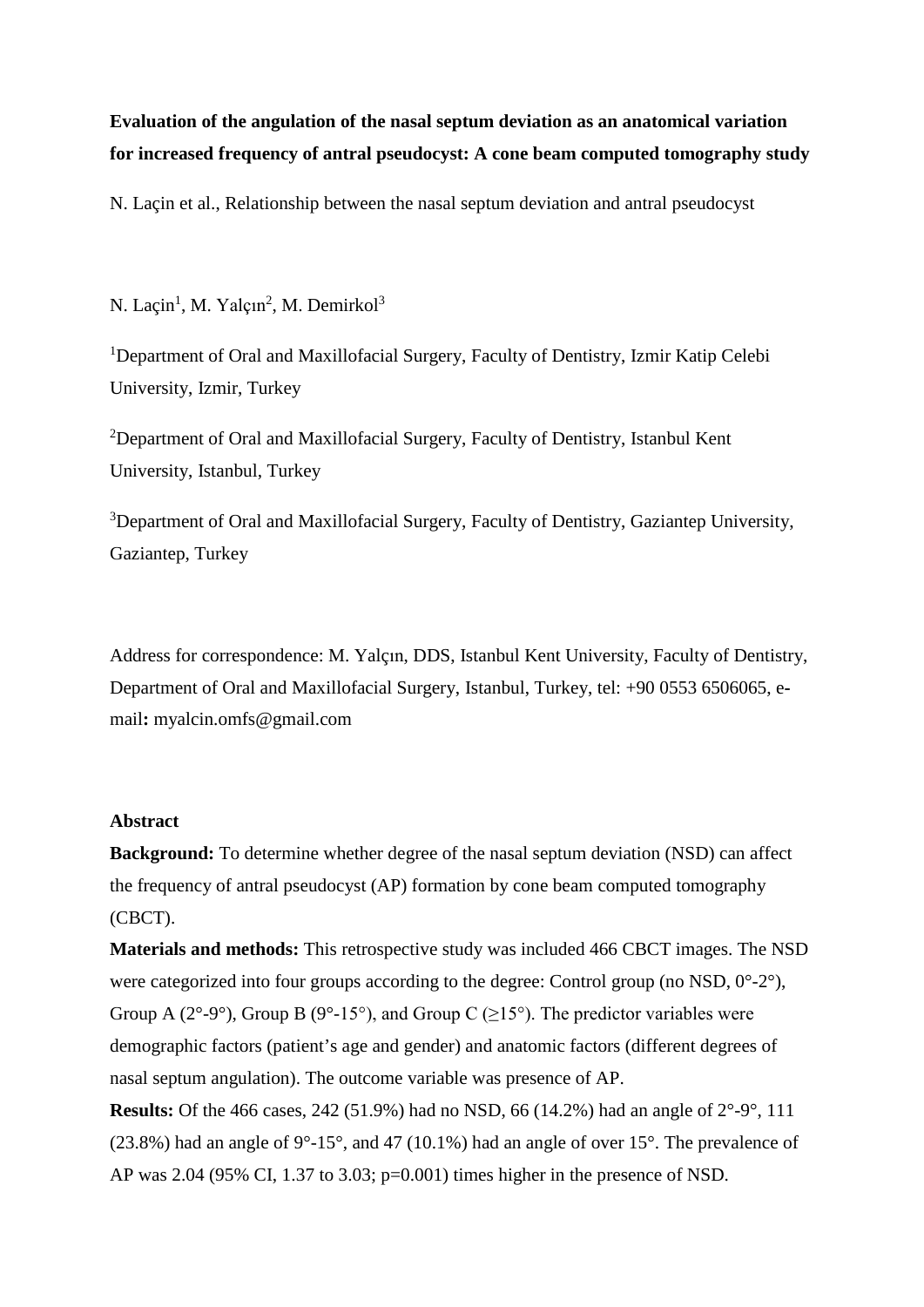Significant increases in presence of AP occurred with NSD in Group A (2.37 times higher; *P*=.003) and Group B (2.07 times higher; *P*=.003) compared to control by univariate analysis. **Conclusions:** Although there is no sufficient evidence to suggest that NSD is a definitive etiological factor for AP development, our findings indicated that NSD increased the risk of AP formation.

**Key words: nasal septum, devation, antral pseudocyst**

#### **INTRODUCTION**

Antral pseudocysts (APs) are radiopaque, dome-shaped lesions that do not contain a true epithelial lining and are composed of a serous exudate. APs are predominantly located in the maxillary bone and associated with the Schneiderian membrane. <sup>1</sup> These pathological entities are asymptomatic and can be detected during radiological examination particularly by plain radiography and/or cone-beam computed tomography (CBCT). APs are considered to be associated with allergic reactions, humidity, temperature, trauma, smoking, odontogenic infection, although its pathogenesis remains controversial.<sup>2-5</sup> In the sinus elevation procedures through crestal or lateral approach, AP can also be caused by the perforation, trauma and infection of the Schneiderian membrane. AP might be unilateral or bilateral in the maxillary bone and the dimension of AP might increase gradually, remain the same, or decrease gradually.<sup>6-8</sup> AP cannot disrupt the integrity of the cortical plate of the maxillary sinus and of the Schneiderian membrane.<sup>6,8</sup>

Nasal airflow directly affects the development of craniomaxillofacial bones and paranasal sinuses. <sup>9</sup> Obliteration of the nasal passage caused by nasal septum deviation (NSD) prevents optimal nasal breathing and also results in mouth breathing. <sup>10</sup> Nasal septum is defined as a midline structure of the nasal cavity which divides the nasal cavity into halves and supports the external nose structurally.<sup>11</sup> Nasal septum consists of cartilaginous (anteriorly, quadrangular cartilage), bony (posteriorly, vomer and perpendicular plate of the ethmoid bone) and membranous components.<sup>11</sup> NSD is an anatomic variation that affect approximately 80% of adults.<sup>12,13</sup> In the literature, there are various classification of NSDs.15,16 Cerkes defined five main nasal septum deviation, named as caudal septal deviation, anteroposterior C-shaped deviation, cephalocaudal C-shaped deviation, anteroposterior Sshaped deviation and cephalocaudal S-shaped deviation. <sup>15</sup> Guyuron et al. reported that the most frequent type of NSD was characterized by an inclned septum.<sup>16</sup>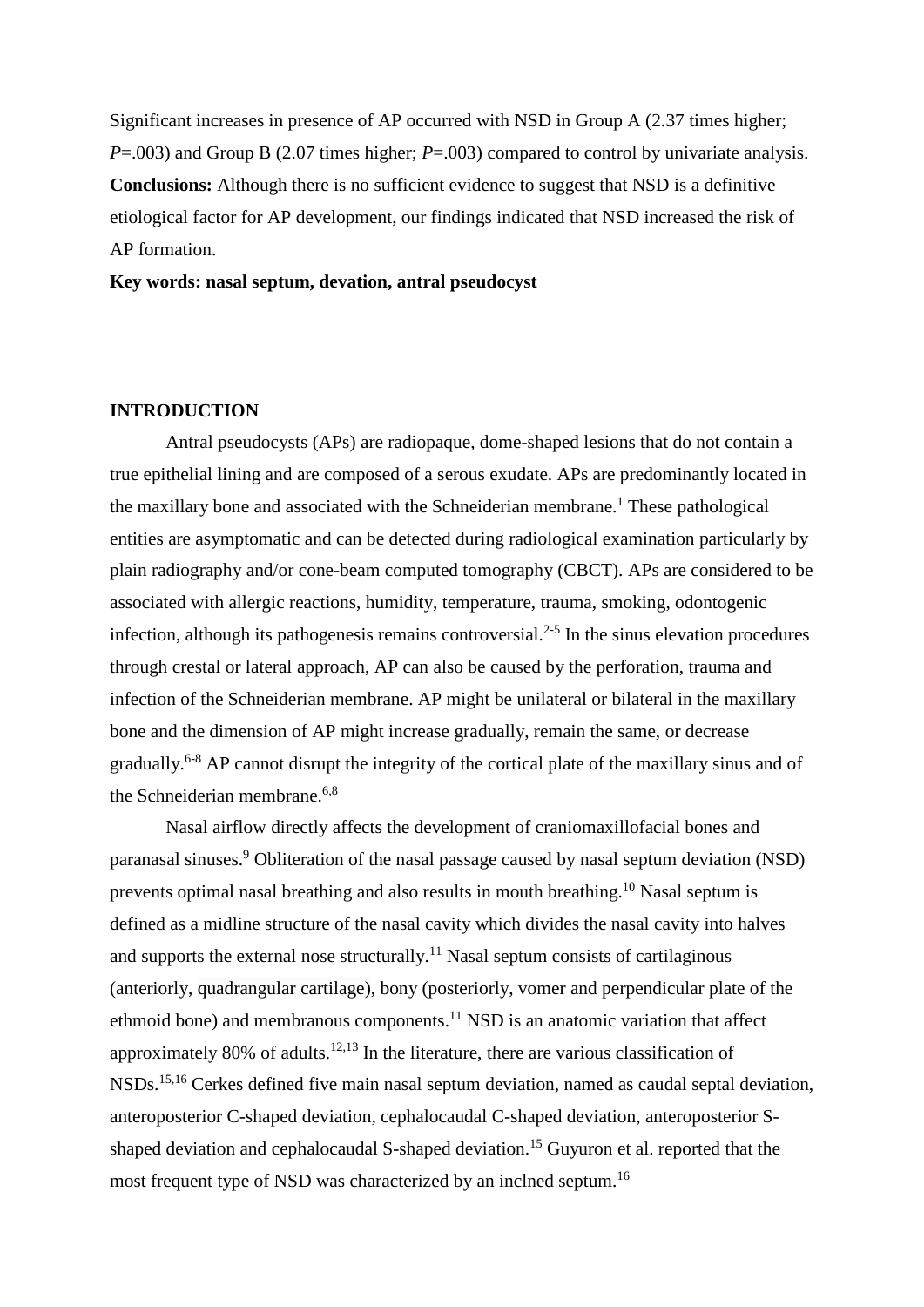Maxillary sinus pneumatization and airway obstruction in the nose are predisposing factors for pathologies in the maxillary sinus.<sup>17</sup> The maxillary sinus volume might change according to the capacity of the nasal airflow.<sup>18,19</sup> NSD, concha bullosa, and ostium obstruction might alter the pneumatization of the maxillary sinus, thereby leading to the thickening of the maxillary sinus membrane and chronic sinusitis. <sup>20</sup> NSD is also an etiological factor affecting the nasal airway and pneumatization of the maxillary sinus.<sup>20</sup>

Although possible etiological factors in the development of AP have been reported in the literature, no study evaluating the relationship between NSD and AP development has been identified. We aimed to investigate whether the presence and degree of NSD has an effect on the development of AP by using CBCT.

### **MATERIALS AND METHODS**

#### **Study sample**

Initially, seven hundred CBCT scans that obtained between January 2016 and July 2018 retrieving from the archives of the Faculty of Dentistry, Izmir Katip Çelebi University were included. CBCT scan were taken for orthodontic treatment, oral and maxillofacial examination and dental implant treatment. The following inclusion criteria were applied: patients older than 18 years old, nasal area and both maxillary sinuses entirely visible on the scan with AP present or absent. Exclusion criteria included inadequate scan quality, impacted teeth in the maxillary sinus, nasal and antral sinus infection, cyst and tumor associated with maxillary sinus and/or nasal structure, pseudocyst related to odontogenic infection, age under 18 years, S-shaped septum deviation, multifaceted nasal septum deviation, concha bullosa, previous maxillofacial and/or paranasal surgery, and maxillofacial trauma. After detailed examination, a total of 466 patients with CBCT scan (236 male, 230 female) met our inclusion criteria.

The study was approved by the Ethics Committee of Izmir Katip Çelebi University. (Approval No.:230) and the study protocol was conducted in accordance with the Helsinki Declaration 1975 as revised in 2000.

#### **CBCT image acquisition, evaluation of the antral pseudocyst and nasal septum**

All the images were obtained using a CBCT device (NewTom 5G CBCT machine, QR s.r.l., Verona, Italy). The exposure parameters were as follows: 110kVp, 1-20 mA, with 15 x 12 cm field of view and resolution mode (voxel size 0.2 mm). The maxillary CBCT scans were obtained from the level of the maxillary teeth crown to the top of the orbit. All CBCT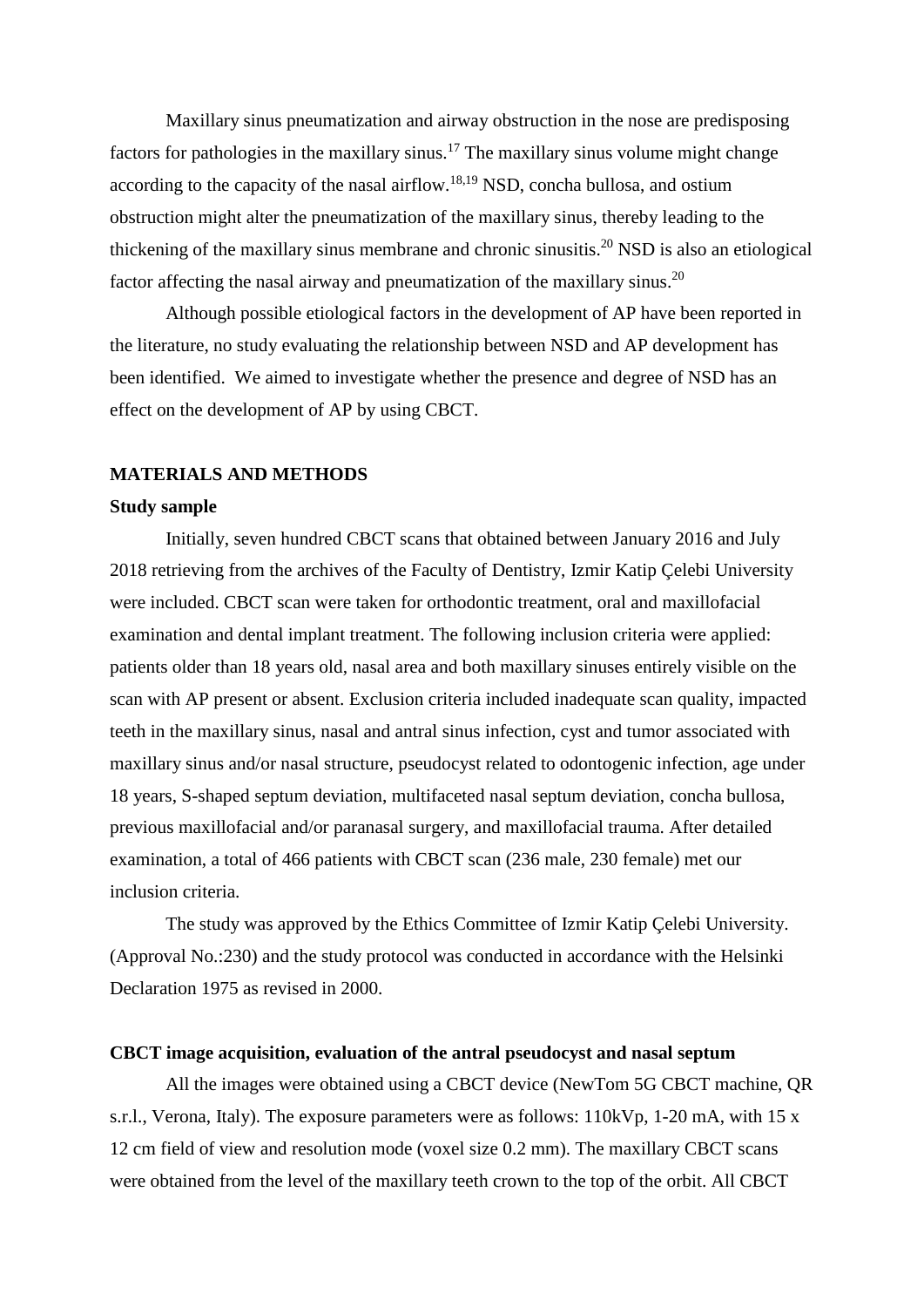images were evaluated by the same experienced surgeons (NL and MY) on a desktop UltraSharp LED TFT 24-inch monitor (Dell Inc., Round Rock, TX, USA) with appropriate background lighting.

APs were defined as unilacunar, dome-shaped, radiopaque lesions with no bone resorption on the wall of the maxillary sinus, particularly on the floor of the sinus (Figure 1). 2,8,21-27 AP localization was classified as right, left and bilateral based on the localization of the lesions in the maxillary sinus.

The location of the concavity was determined based on the direction of the deviation.<sup>28</sup> The NSD angle was measured between the two lines drawn on the coronal section of CBCT with the first line drawn from the crista galli to the anterior nasal spine and the second line drawn from the crista galli to the most prominent point of the deviation (Figure 2).<sup>28</sup> Patients were divided into four groups based on the degree of NSD: i) Control group (no NSD, 0°<NSD≤2°), ii) Group A (mild, 2°<NSD≤9°), iii) Group B (moderate, 9°<NSD≤15°), and iv) Group C (severe, NSD $\geq$ 15°).<sup>13</sup> Direction of NSD were divided into three groups: i) Straight nasal septum (Control group,  $0^{\circ}$  <NSD  $\leq$  2°), ii) Right side angled nasal septum and iii) Left side angled nasal septum. These measurements were made in the coronal view and are demonstrated in Figures 3, 4 and 5.

#### **Statistical analysis**

Statistical analyses were performed using SPSS for Windows version 22.0 (IBM Corp., Armonk, NY, USA). Binary and multinomial logistic regression analyses were used to estimate the odds ratio (OR) and 95% confidence interval (CI). Gender and age were included in the models to adjust their effects on the dependent variable. Descriptive statistics were expressed as frequencies(n), percentages (%), and mean±standard deviation (SD). Intraoperator reliability for each measurement was assessed using the intraclass correlation coefficient (ICC), with an interval of at least 3 weeks between measurements, which yielded a 98% agreement rate. The predictor variables were demographic factors (patient's age and gender) and anatomic factors (different degrees of nasal septum angulation). The outcome variable was presence of AP. The relation between predictors and outcome variable was analyzed using binary and multinomial logistic regression analyses, with statistical significance set at a p value less than 0.05.

#### **RESULTS**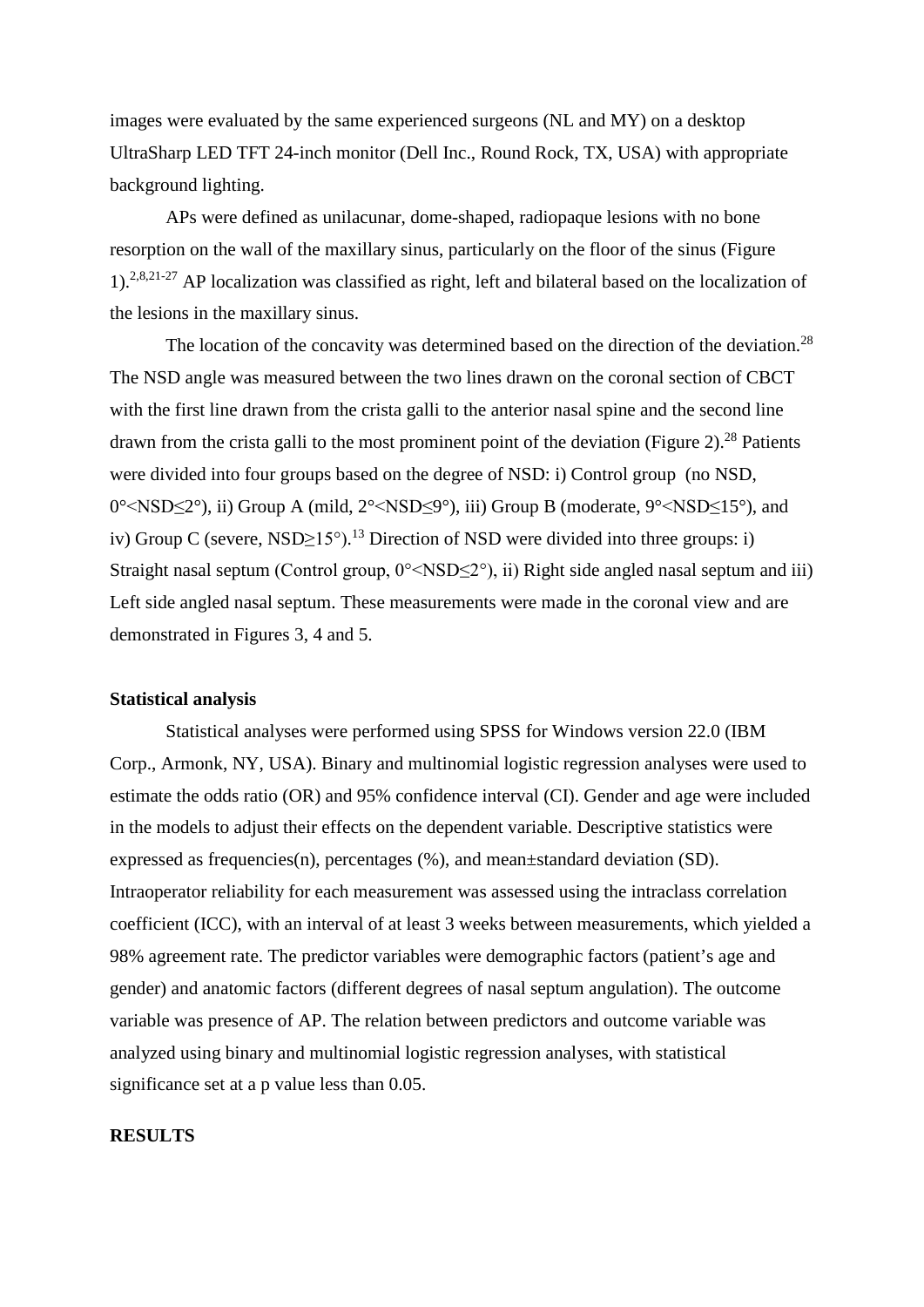According to the ICC test, the concordance index was greater than 0.98, indicating high intra-examiner concordance.

The 466 patients included 50.6% (n=236) men and 49.4% (n=230) women with a mean age of 40.53±18.17 (range, 13-83) years and mean NSD angle 5.81±6.93 (Table I). A straight nasal septum (control group) was detected in 242 (51.9%) images and NSD was detected in 224 (48.1%) images (mean NSD angle,  $12.10\pm4.86$ ) as shown in Table II. Of the 224 NSD cases, 66 (14.2%) cases had an NSD angle of  $2^{\circ}$ -9°, 111 (23.8%) of them had an angle of  $9^{\circ}$ -15°, and 47 (10.1%) of them had an angle of over 15° (Table III). APs were detected in 150 (32.2%) cases, among whom the lesion was localized in the right side in 55  $(11.8\%)$ , in the left side in 48 (10.3%), and on both sides in 47 (10.1%) cases (Table III). Distribution of the AP was shown in Table IV.

Binary logistic regression analysis indicated that the prevalence of AP was 1.82 (95% CI; range, 1.23-2.7) times higher in men than in women (*P*=0.003). Moreover, the prevalence of AP was 2.04 (range, 1.37-3.03) times higher in the presence of NSD than in the absence of NSD  $(P=0.001)$  and the age- and gender-adjusted OR was 1.97 (95% CI, 1.32) to 2.93; *P*=0.001). The prevalence of AP was 2.54 (95% CI, 1.60 to 4.03; *P*=0.001) times higher in the right maxillary sinus with NSD compared to the control group and the age- and gender-adjusted OR was 2.44 (95% CI, 1.52 to 3.89; *P*=0.001). However, no significant difference was found between the prevalence of AP in the left maxillary sinus and in the control group ( $P=0.069$ ). On the other hand, the prevalence of AP was 2.37 times higher in Group A and 2.07 times higher in Group B compared to the control group and the age- and gender-adjusted results were statistically significant as well (*P*=0.003 and *P*=0.005, respectively). Nevertheless, no significant difference was found between Group C and the control group (*P*=0.190), (Table V).

## **DISCUSSION**

Etiological factors of pathological entities or anatomical variations in the maxillary sinus typically include upper respiratory tract infection, trauma, congenital deformities, odontogenic infection/cyst/tumor, adenotonsillar hypertrophy, and chronic nasal airway obstruction.<sup>29,30</sup> Some of these entities might be symptomatic such as acute sinusitis, odontogenic cyst while some of them might be asymptomatic such as mucocele, pseudocyst, antral polyps, and mucous retention cyst. The pathologies in the maxillary sinus are generally detected incidentally in routine radiographic and/or clinical examination.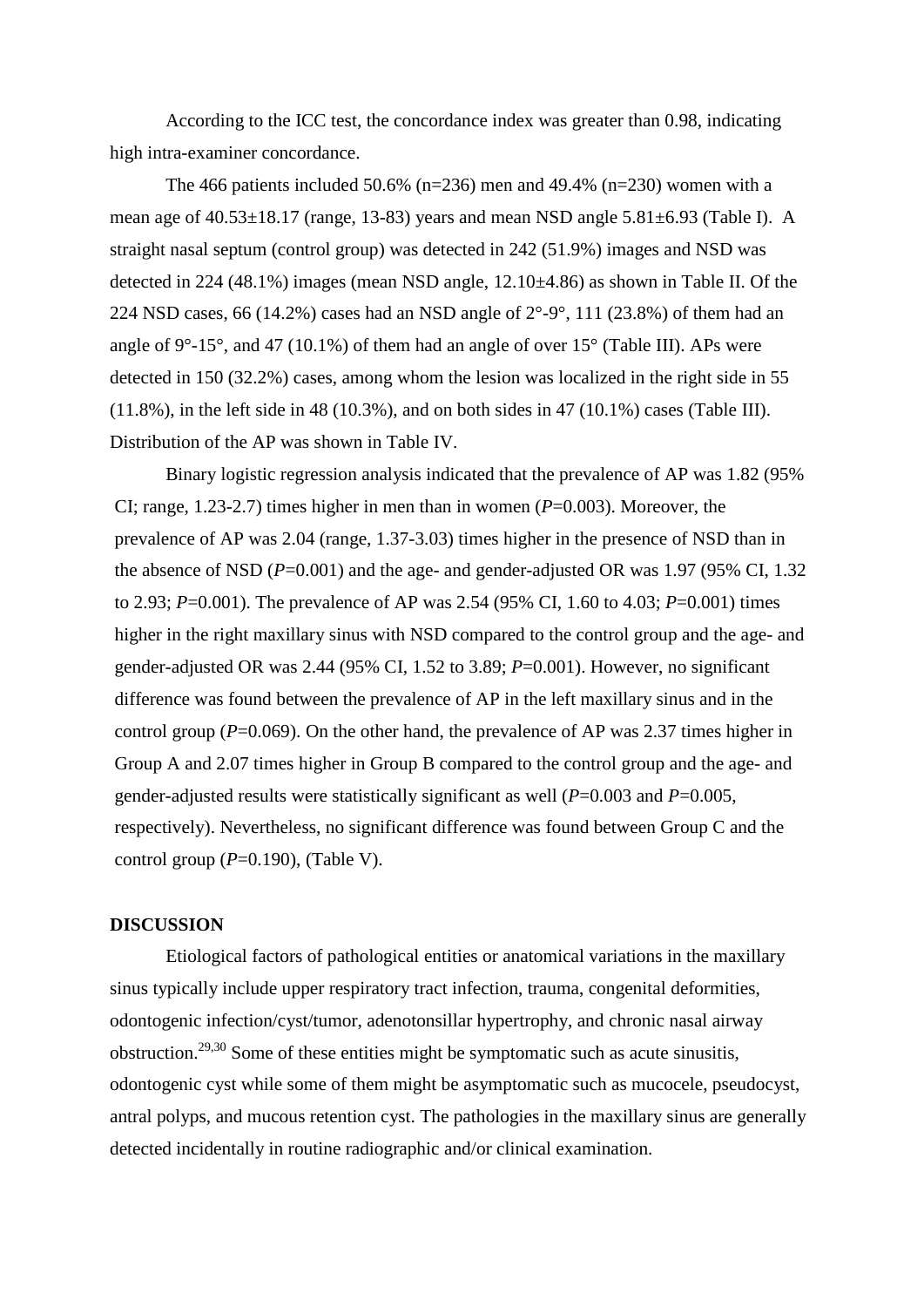The CBCT enables a three-dimensional examination for the assessment of the anatomic structure and pathologies of the maxillofacial region, thereby allowing a definitive diagnosis. Three-dimensional CBCT images were used in the current study for the detection of the NSD type, measurement of the NSD angle, detection of AP, and the evaluation of the maxillofacial structure.

Previous studies indicated that the nasal obstruction and impaired intranasal airflow caused by NSD have an adverse effect on mucociliary activity and the resulting ciliary loss has been shown to increase the incidence of rhinosinusitis.<sup>31-34</sup> However, although the relationship between NSD and chronic diseases of the sinus has been documented, an exact positive correlation has not yet been established due to inconsistent findings presented by the studies. In a 2009 study, Polat and Dostbil evaluated patients with NSD using rhinoscintigraphy and reported that the administration of septoplasty improved the reduced nasal mucociliary transport rate (NMTR).<sup>35</sup> Although there have been several studies supporting this finding, Greguric et al.<sup>36</sup> and Collet et al.<sup>37</sup> reported that they found no definitive role of NSD in the pathogenesis of chronic rhinosinusitis.<sup>32</sup> Similarly, Yasan et al. revealed that the mild-to-moderate septal deviation was not a risk factor for chronic sinusitis and only severe septal deviation was found to be a risk factor for the disease.<sup>38</sup> In a confirmatory manner, a systematic review conducted in 2010 found a significant relationship between a septal deviation of  $>10^{\circ}$  and rhinosinusitis.<sup>32</sup> Although the studies abovementioned have investigated rhinosinusitis, the present study examined the possible effect of NSD on AP associated with inflammatory factors and a comparison was only made with the studies abovementioned since there are a limited number of studies reporting on the relationship between NSD and AP.

In our study, 90 (60%) of the patients were detected with NSD and Binary logistic regression analysis indicated that the prevalence of AP was 2.04 (range, 1.37-3.03) times higher in patients with NSD than in patients without NSD (*P*=0.001). Additionally, the prevalence of AP was 2.37 (range, 1.35-4.19) times higher in Group A (2°-9°) and 2.07 (range, 1.28-3.37) times higher in Group B (9°-15°) compared to the control group (0°-2°) (*P*=0.003 for both). However, although no significant difference was found between Group C  $(\geq 15^{\circ})$  and the control group with regard to AP prevalence (*P*=0.190), this prevalence was 1.41 (range, 0.71-2.78) times higher in Group C compared to the control group. These findings are rather consistent with the results of the study by Orlandi who found a significant relationship between a septal deviation of >10° and rhinosinusitis.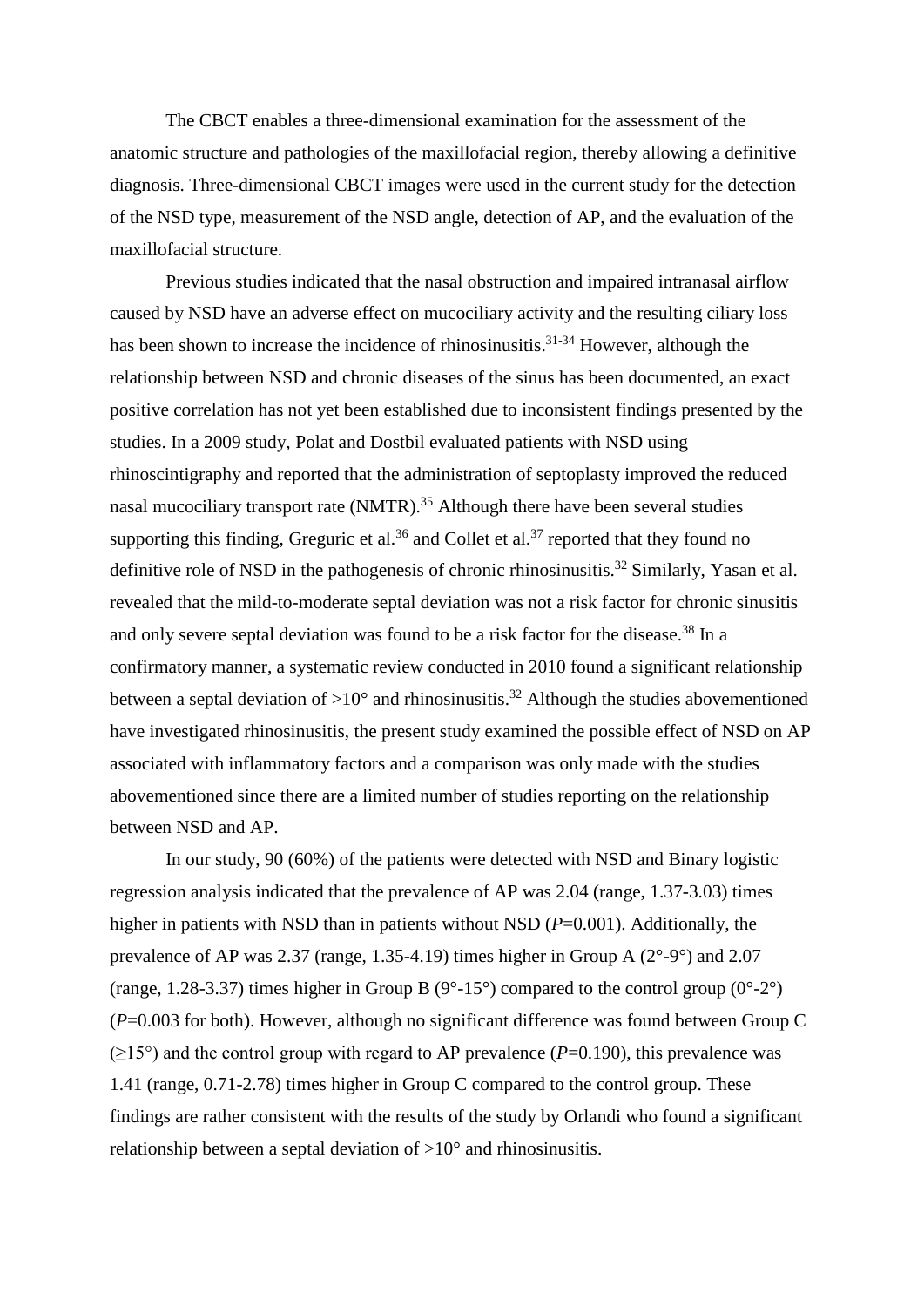On the other hand, rhinosinusitis, particularly chronic rhinosinusitis, is considered to be associated with allergies, bacteria, viruses, biofilms, osteitis, superantigens, immunological dysregulation, and gastroesophageal reflux.<sup>39,40</sup> It has also been reported that a single independent factor could not be held responsible and that there could be multiple factors leading to the development of rhinosinusitis.<sup>39,40</sup> Additionally, although NSD is known to cause ostiomeatal complex narrowing and thereby to aggravate inflammation, the contralateral inflammation in NSD has been reported to be associated with different etiologies.<sup>41</sup> Perloff et al. suggested that the inflammation spread to the contralateral side through the Haversian system and another hypothesis posited that contralateral inflammation was caused by the nasal secretions pushed into the sinus during nose blowing.<sup>41</sup> Some other studies indicated that the increased airflow on the side contralateral to the deviated septum and the turbulence in the medial meatus lead to ciliary loss in the maxillary sinus and also increase inflammation on both sides. 42,43 Moreover, NSD has also been radiologically shown to be associated with the presence of contralateral concha bullosa.<sup>31,44</sup>

Antral pseudocysts have been reported to be associated with environmental factors including allergic reactions, smoking, trauma, changes in the air temperature, and humidity.<sup>2-5</sup> A recent study by de Carvalho et al. reported a significant relationship between the presence of AP and greater height of the maxillary sinus ostium. <sup>45</sup> Another study that was conducted by the two authors of the present study and awaits publication revealed that AP could be associated with the masticatory forces transmitted to the sinus membrane through the protruded healthy maxillary molar roots penetrated into the maxillary sinus.<sup>46</sup>

Given that NSD alone could not be held responsible for the development of rhinosinusitis, we consider that NSD alone could not be held responsible for the development of AP as well. This hypothesis could be supported by our finding that indicated that AP was detected in patients with NSD and in the non-deviated (unaffected) side as well, considering that it would be more reasonable to expect that the risk of inflammation on the deviated side would be relatively higher.<sup>32</sup> Accordingly, based on the inflammatory effect of NSD in the pathogenesis of rhinosinusitis reported in the literature, it could be asserted that NSD could have an effective role in the etiopathogenesis of AP.

Our study was limited in several ways. First, the study only included the clinical symptoms of NSD and the patients with right- or left-side deviation due to its nature. Accordingly, it did not include the other NSD types and thus included no evaluation on the effect of other NSD types. Secondly, no evaluation was performed on the relationship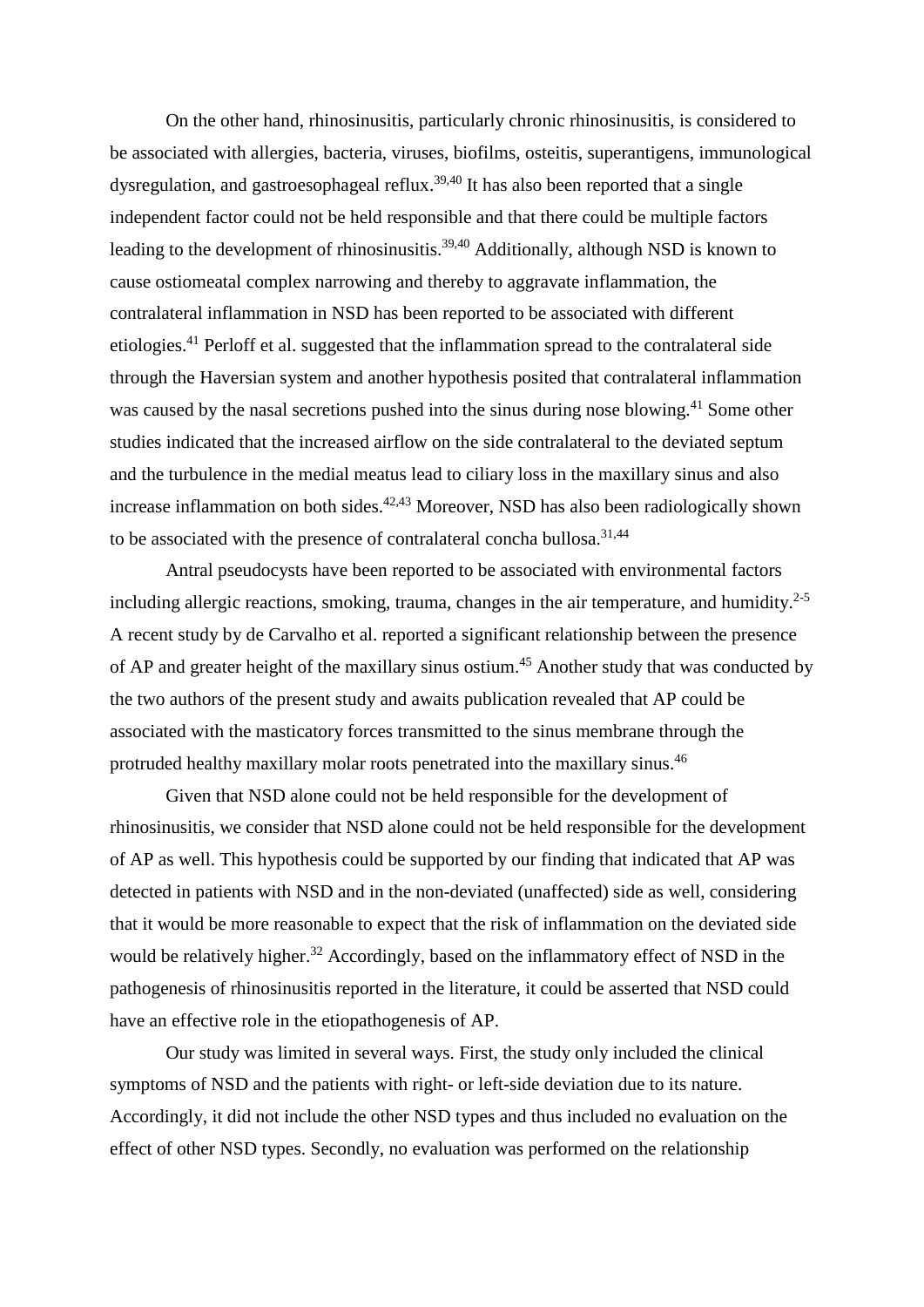between AP and the pathologies that could be associated with nasal airway obstruction other than NSD.

# **CONCLUSIONS**

Although there is no sufficient evidence to suggest that NSD is a definitive etiological factor for AP development, our findings indicated that NSD increased the risk of AP formation.

# **REFERENCES**

1. Rodrigues CD, de Arruda JAA, Silva LB, dos Santos Guimaraes C, Sobra APV, da Silveira MMF, Estrela C. Antral pseudocysts of the maxillary sinus: relationship between radiographic and clinical features. Journal of Oral Diagnosis 2017;2.1: 1-7. doi: 10.5935/2525- 5711.20170042.

2. Casamassimo PS, Lilly GE. Mucosal cysts of the maxillary sinus: a clinical and radiographic study. Oral Surg Oral Med Oral Pathol 1980;50:282-6.

3. Carter LC, Calamel A, Haller A, Aguirre A. Seasonal variation in maxillary antral pseudocysts in a general clinic population. Dentomaxillofac Radiol 1998;27(1):22-4. [https://doi.org/10.1038/sj.dmfr.4600311.](https://doi.org/10.1038/sj.dmfr.4600311)

4. Mafee MF, Valvassori GE, Becker M (2005) Imaging of the Head and Neck. New York, Stuttgart, Thieme, 406.

5. Nunes CA, Guedes OA, Alencar AH, Peters OA, Estrela CR, Estrela C. Evaluation of Periapical Lesions and Their Association with Maxillary Sinus Abnormalities on Cone-beam Computed Tomographic Images. J Endod 2016;42(1):42-6.

6. Giotakis El, Weber RK. Cysts of the maxillary sinus: a literature review. Int Forum Allergy Rhinol 2013;3:766-71. [https://doi.org/10.1002/alr.21177.](https://doi.org/10.1002/alr.21177)

7. Rodrigues CD, Freire GF, Silva LB, Silveira MMF, Estrela C. Prevalence and risk factors of mucous retention cysts in a Brazilian population. Dentomaxillofac Radiol 2009;38:480-3. https://doi.org/10.1259/dmfr/48774803.

8. Ruprecht A, Batniji S, el-Neweihi E. Mucuous retention cyst of the maxillary sinus. Oral Surg Oral Med Oral Pathol 1986;62:728-31. https://doi.org/10.1016/0030-4220(86)90271-9.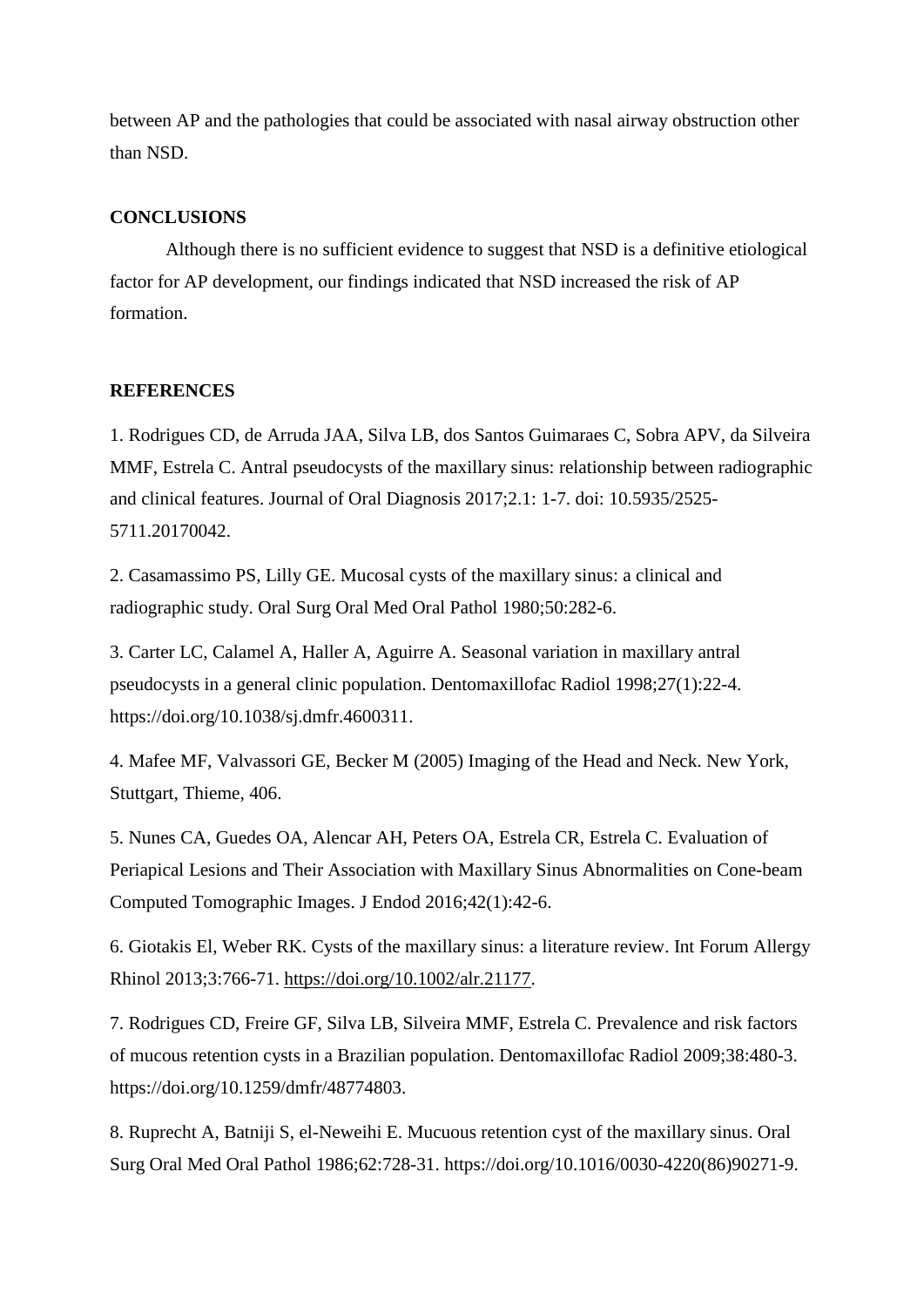9. Klein JC. Nasal respiratory function and craniofacial growth. Arch Otolaryngol Head Neck Surg 1986;112:843–849. doi:10.1001/archotol.1986.03780080043009.

10. Ballanti F, Baldini A, Ranieri S, Nota A, Cozza P. Is there a correlation between nasal septum deviation and maxillary transversal deficiency? A retrospective study on prepubertal subjects. Int J Pediatr Otorhinolaryngol 2016;83:109-12. doi: 10.1016/j.ijporl.2016.01.036.

11. Delaney SW. Evolution of the Septoplasty: Maximizing Functional and Aesthetic Outcomes in Nasal Surgery. MJ Otol 2018;1.1:004.

12. Roblin DG, Eccles R. What, if any, is the value of septal surgery? Clin Otolaryngol. 2002;27:77–80.

13. van Egmond MMHT, Rovers MM, Hendriks CTM, van Heerbeek N. Effectiveness of septoplasty versus nonsurgical management for nasal obstruction due to a deviated nasal septum in adults: study protocol for a randomized controlled trial. Trials. 2015;16.1:500.

14. Cerkes N. The crooked nose: principles of treatment. Aesthetic surgery journal. 2011;31.2: 241-257.

15. Baumann I, Baumann H. A new classification of septal deviations. Rhinology. 2007;45.3: 220-223.

16. Guyuron B, Uzzo CD, Scull, H. A practical classification of septonasal deviation and an effective guide to septal surgery. Plast Reconstr Surg. 1999;104:2202-2209.

17. Poorey VK, Gupta N. Endoscopic and computed tomographic evaluation of influence of nasal septal deviation on lateral wall of nose and its relation to sinus diseases. Indian J Otolaryngol Head Neck Surg. 2014;66(3):330-5.

18. Gencer ZK, Ozkiris M, Okur A, Karacavus S, Saydam L. The effect of nasal septal deviation on maxillary sinus volumes and development of maxillary sinusitis. Eur Arch Otorhinolaryngol 2013;270(12):3069–3073. doi:10.1007/s00405-013- 2435-y.

19. Orhan I, Ormeci T, Aydin S, Altin G, Urger E, Soylu E, Yilmaz F. Morphometric analysis of the maxillary sinus in patients with nasal septum deviation. Eur Arch Otorhinolaryngol 2014;271(4):727–732. doi:10.1007/s00405-013-2617-7.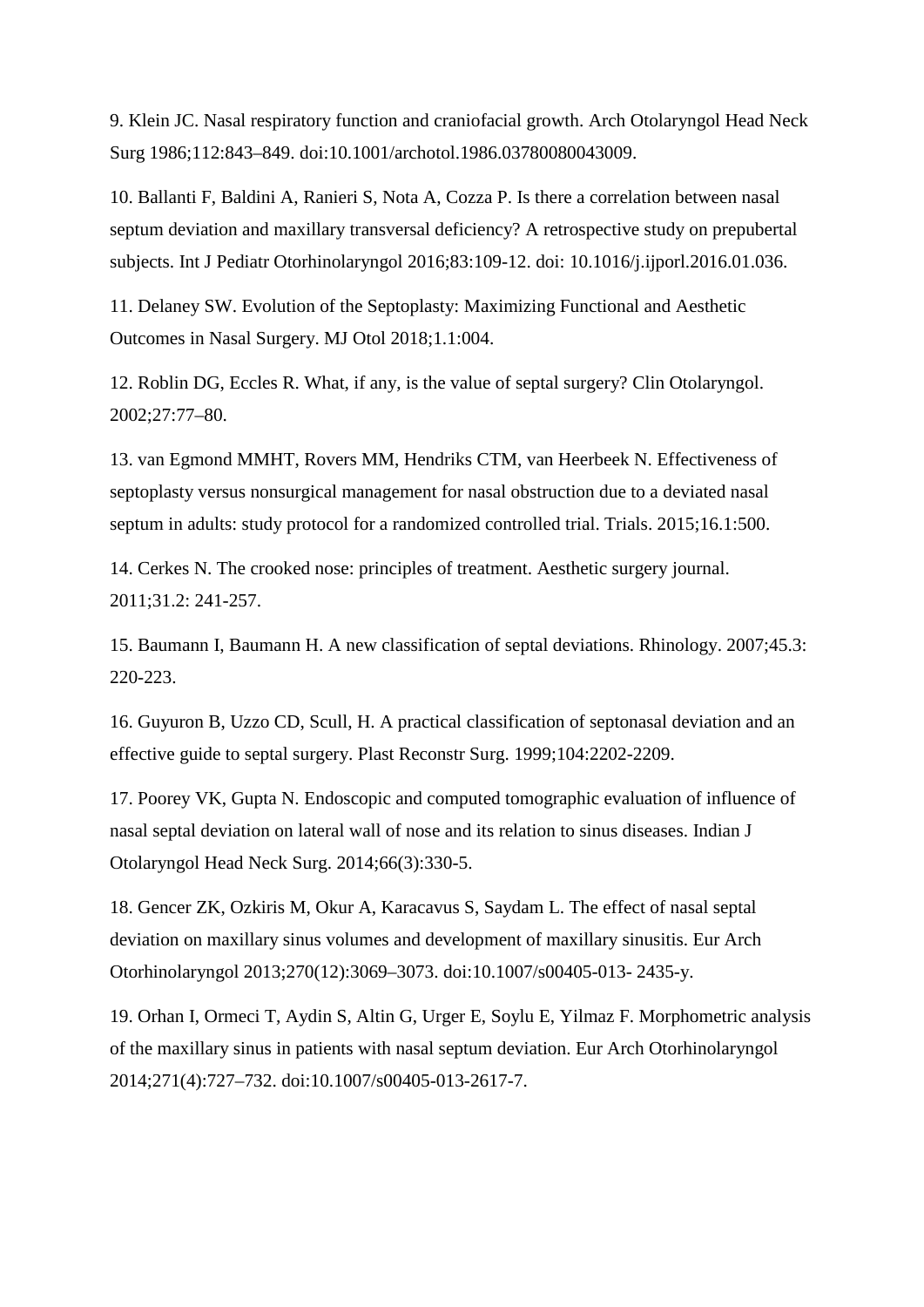20. Kucybała I, Janik KA, Ciuk S, Storman D, Urbanik A. Nasal Septal Deviation and Concha Bullosa - Do They Have an Impact on Maxillary Sinus Volumes and Prevalence of Maxillary Sinusitis? Pol J Radiol 2017;4;82:126-133. doi: 10.12659/PJR.900634.

21. Myall RW, Eastep PB, Silver JG. Mucous retention cysts of the maxillary antrum. J Am Dent Assoc. 1974;89:1338-1342.

22. Allard RH, van der Kwast WA, van der Waal I. Mucosal antral cysts. Review of the literature and report of a radiographic survey. Oral Surg Oral Med Oral Pathol. 1981;51:2-9.

23. Gothberg KA, Little JW, King DR, Bean LR. A clinical study of cysts arising from mucosa of the maxillary sinus. Oral Surg Oral Med Oral Pathol. 1976;41:52-58.

24. Lilly GE, Cutcher JL, Steiner M. Spherical shadows within the maxillary antrum. J Oral Med. 1968;23:19-21.

25. Harar RP, Chadha NK, Rogers G. Are maxillary mucosal cysts a manifestation of inflammatory sinus disease? J Laryngol Otol. 2007;121:751-754.

26. Lacin N, Tatar B. Evaluation of the frequency of mucous retention cysts in the maxillary sinus in a Turkish population using cone beam computed tomography. Makara J Health Res. 2019;23:1.

27. Wang JH, Jang YJ, Lee BJ. Natural course of retention cysts of the maxillary sinus: longterm follow-up results. Laryngoscope. 2007;117:341-344.

28. Al-Rawi NH, Uthman AT, Abdulhameed E, Al Nuaimi AS, Seraj Z. Concha bullosa, nasal septal deviation, and their impacts on maxillary sinus volume among Emirati people: A cone-beam computed tomography study. Imaging Sci Dent 2019;49(1):45-51. doi: 10.5624/isd.2019.49.1.45.

29. Apuhan T, Yıldırım YS, Özaslan H. The developmental relation between adenoid tissue and paranasal sinus volumes in three-dimensional computed tomography assessment. Otolaryngol Head Neck Surg 2011;144:964–971. [https://doi.org/10.1177/0194599811399712.](https://doi.org/10.1177/0194599811399712)

30. Cooper BC. Nasorespiratory function and orofacial development. Otolaryngol Clin North Am 1989;22:413–441.

31. Elahi MM, Frenkiel S. Septal deviation and chronic sinus disease. Am J Rhinol 2000;14:175–179. doi: 10.2500/105065800782102735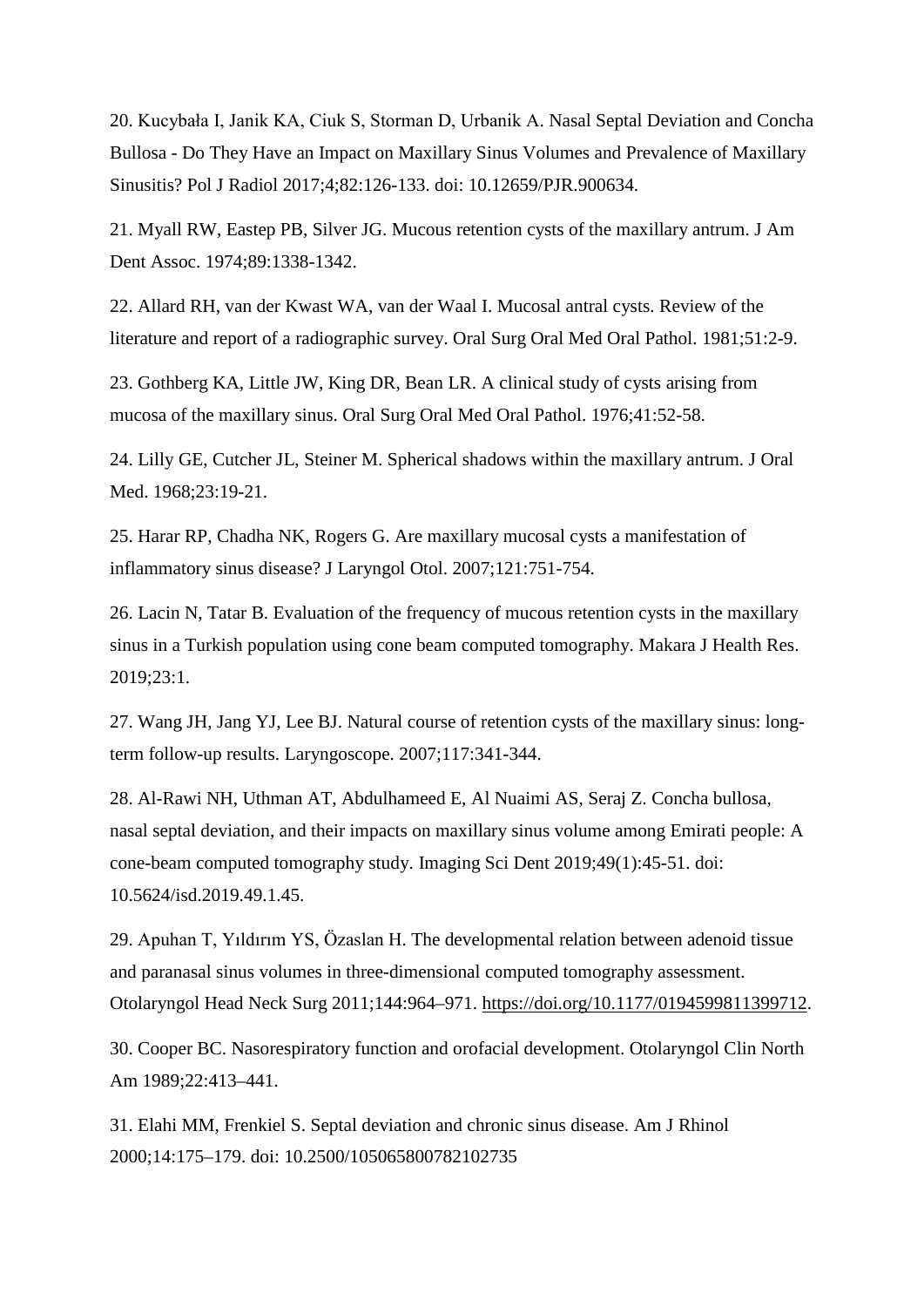32. Orlandi RR. A systematic analysis of septal deviation associated with rhinosinusitis. Laryngoscope 2010;120(8):1687-95. doi: 10.1002/lary.20992.

33. Passali D, Ferri L, Becchini G, Passali C, Bellussi L. Alterations of nasal mucociliary transport in patients with hypertrophy of the inferior turbinates, deviations of the nasal septum and chronic sinusitis. Eur Arch Otorhinolaryngol 1999;256:335–337.

34. Tawakir K, Yılmaz T, Sunucu S, Ergin T, Keith AB. Scanning electron microscopy of ciliae and saccharin test for ciliary function in septal deviation. Laryngoscope 2006;116:586– 590.

35. Polat C, Dostbil Z. Evaluation of the nasal mucociliary transport rate by rhinoscintigraphy before and after surgery in patients with deviated nasal septum. Eur Arch Otorhinolaryngol 2010;267(4):529-35. doi: 10.1007/s00405-009-1116-3.

36. Gregurić T, Baudoin T, Tomljenović D, Grgić M, Štefanović M, Kalogjera L. Relationship between nasal septal deformity, symptoms and disease severity in chronic rhinosinusitis. Eur Arch Otorhinolaryngol 2016;273(3):671-7. doi: 10.1007/s00405-015- 3615-8.

37. Collet S, Bertrand B, Cornu S, Eloy P, Rombaux P. Is septal deviation a risk factor for chronic sinusitis? Review of literature. Acta Otorhinolaryngol Belg 2001;55:299–304.

38. Yasan H, Dogru H, Baykal B, Döner F, Tüz M. What is the relationship between chronic sinus disease and isolated nasal septal deviation? Otolaryngol Head Neck Surg 2005;133:190– 193. https://doi.org/10.1016%2Fj.otohns.2005.04.013.

39. Benninger MS, Ferguson BJ, Hadley JA, Hamilos DL, Jacobs M, Kennedy DW, Anon J. Adult chronic rhinosinusitis: definitions, diagnosis, epidemiology, and pathophysiology. Otolaryngol Head Neck Surg 2003;129:S1–S32.

40. Meltzer EO, Hamilos DL, Hadley JA, Lanza DC, Marple BF, Nicklas RA, Brook I. Rhinosinusitis: establishing definitions for clinical research and patient care. Journal of allergy and clinical immunology 2004;114.6: 155-212.

41. Perloff JR, Gannon FH, Bolger WE, Montone KT, Orlandi R, Kennedy DW. Bone involvement in sinusitis: an apparent pathway for the spread of disease. Laryngoscope 2000;110:2095–2099. https://doi.org/10.1097/00005537-200012000-00023.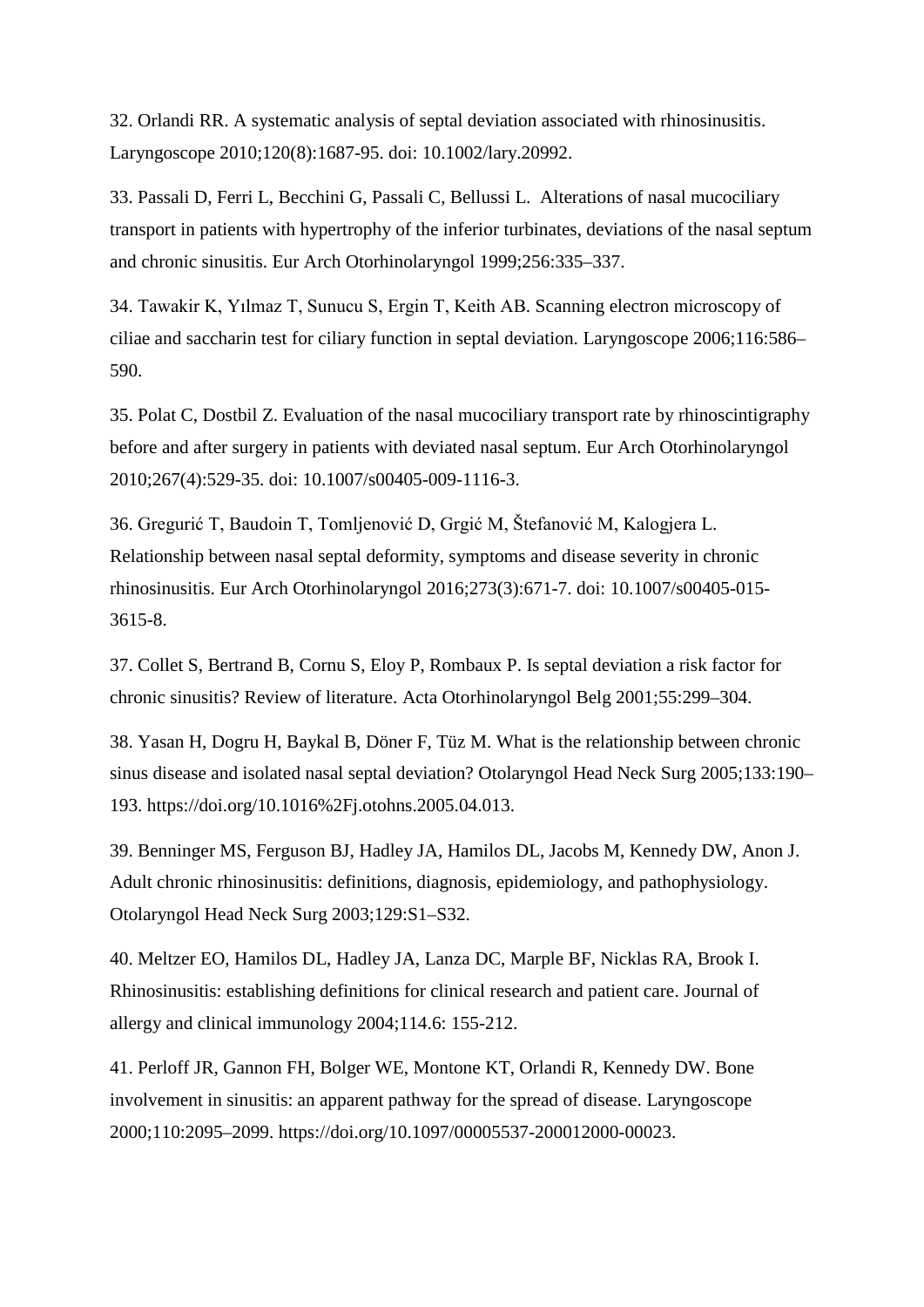42. Jang YJ, Myong NH, Park KH, Koo TW, Kim HG. Mucociliary transport and histologic characteristics of the mucosa of deviated nasal septum. Arch Otolaryngol Head Neck Surg 2002;128:421–424. doi:10.1001/archotol.128.4.421.

43. Shin SH, Heo WW. Effects of unilateral naris closure on the nasal and maxillary sinus mucosa in rabbit. Auris Nasus Larynx 2005;32:139–143.

44. Stallman JS, Lobo JN, Som PM. The incidence of concha bullosa and its relationship to nasal septal deviation and paranasal sinus disease. AJNR Am J Neuroradiol 2004;25:1613– 1618.

45. de Carvalho ABG, Ferreira Costa AL, Fuziy A, de Assis ACS, Castro Veloso JR, Coutinho Manhães LRJ, Santamaria MP, de Castro Lopes SLP. Investigation on the relationship of dimensions of the maxillary sinus drainage system with the presence of sinusopathies: a cone beam computed tomography study. Arch Oral Biol 2018;94:78-83. doi: 10.1016/j.archoralbio.2018.06.021

46. Yalçın M, Laçin N. Is the relationship of maxillary molar roots to the floor of the maxillary sinus associated with antral pseudocysts? A retrospective study using cone beam computed tomography. Oral Surg Oral Med Oral Pathol Oral Radiol. 2020 May 20;S2212- 4403(20)30991-3. doi: 10.1016/j.oooo.2020.05.003. Online ahead of print.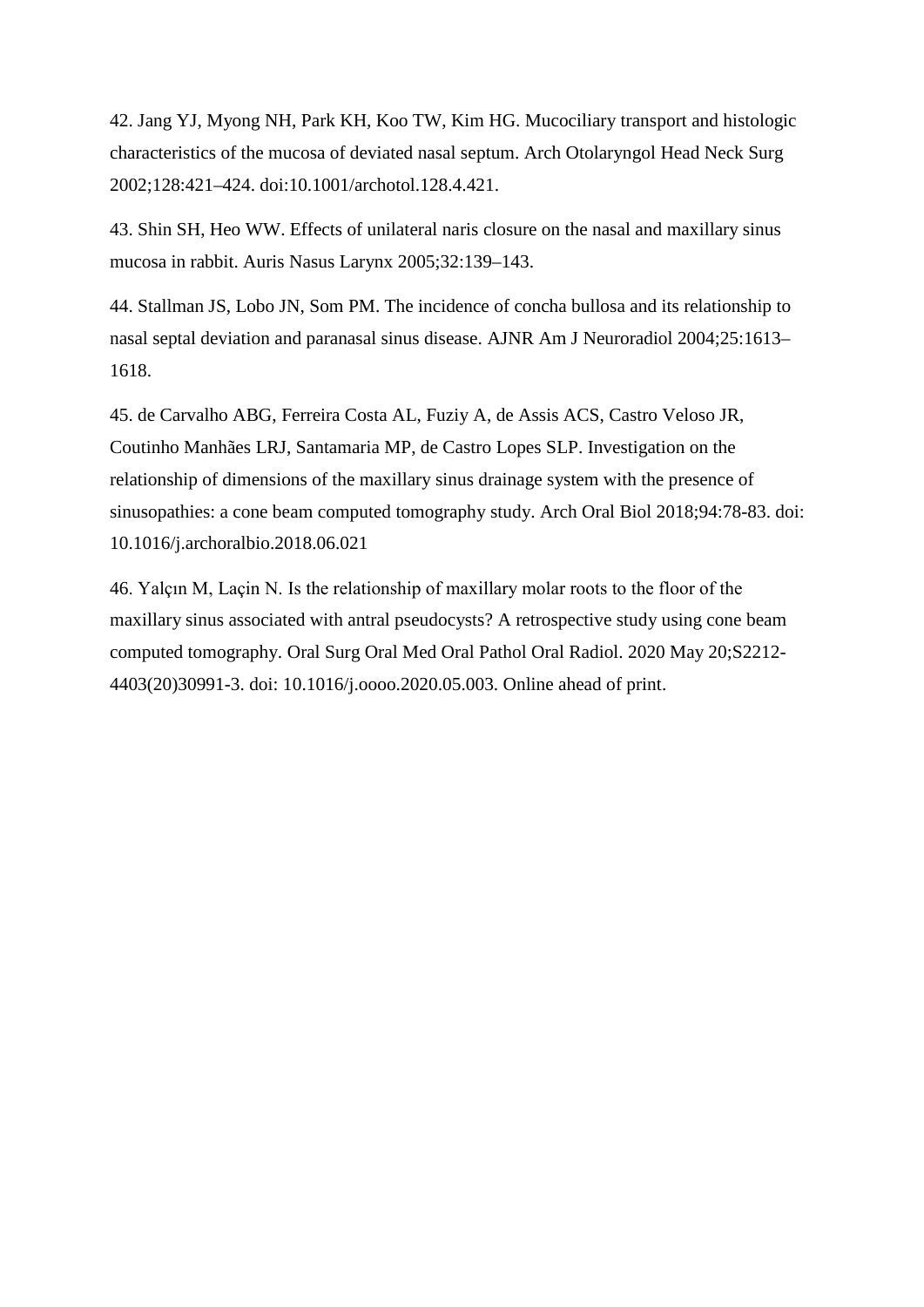**Table 1.** Data of the mean age and NSD angle.

|                               |     | (patients) Minimum | <b>Maximum</b> | <b>Mean</b> | <b>Std. Deviation</b> |  |  |
|-------------------------------|-----|--------------------|----------------|-------------|-----------------------|--|--|
| Age                           | 466 | 18                 | 83             | 40.53       | 18.170                |  |  |
| $\vert$ NSD angle $\vert$ 466 |     |                    | 33.9           | 5.819       | 6.9304                |  |  |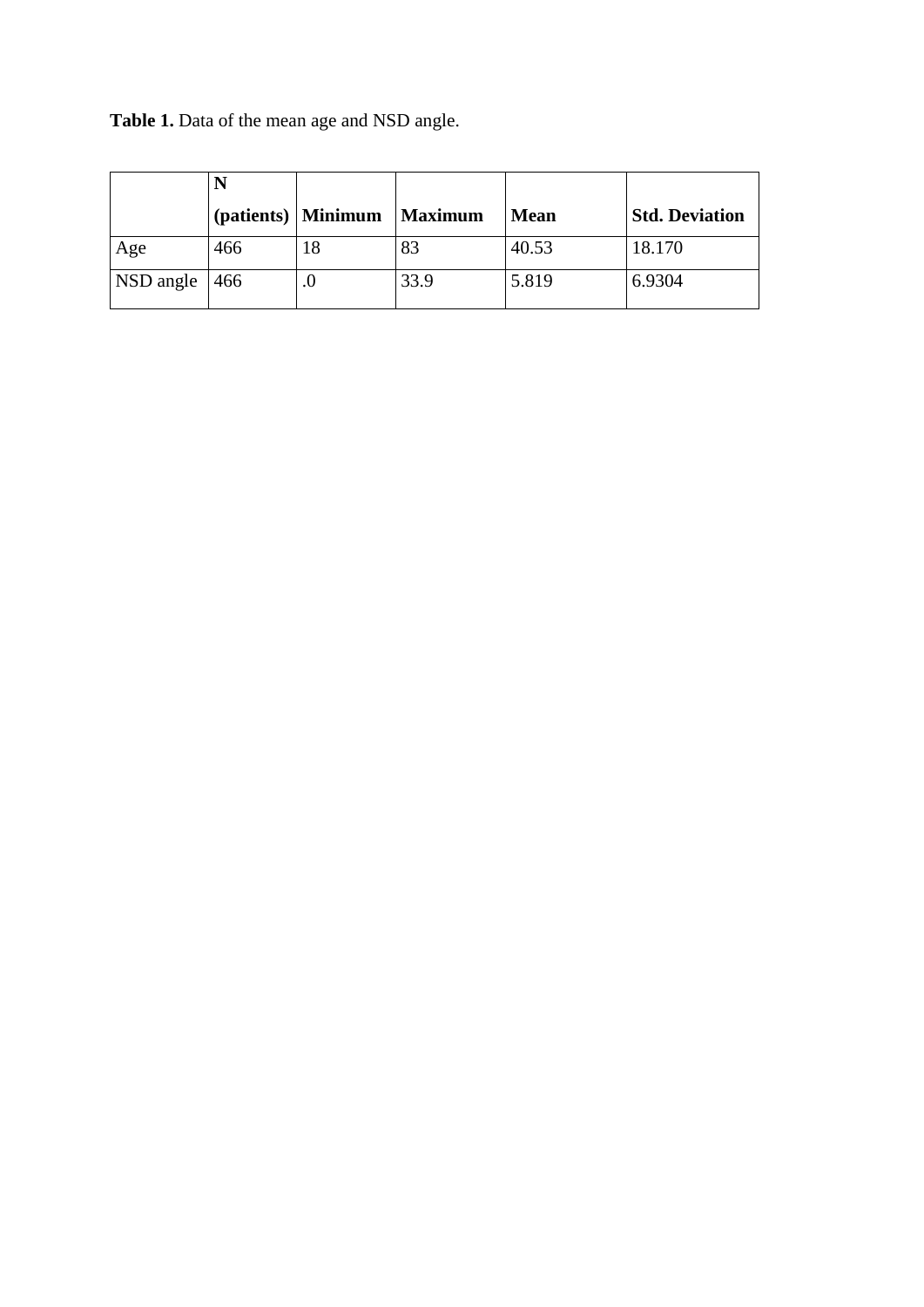|            |     | <b>Minimu</b> | <b>Maximu</b> |             | Std.             |  |
|------------|-----|---------------|---------------|-------------|------------------|--|
|            | N   | m             | m             | <b>Mean</b> | <b>Deviation</b> |  |
| <b>NSD</b> | 224 | 4.6           | 33.9          | 12.106      | 4.8689           |  |
| angle      |     |               |               |             |                  |  |

**Table 2.** Descriptive statistics for 224 cases with NSD.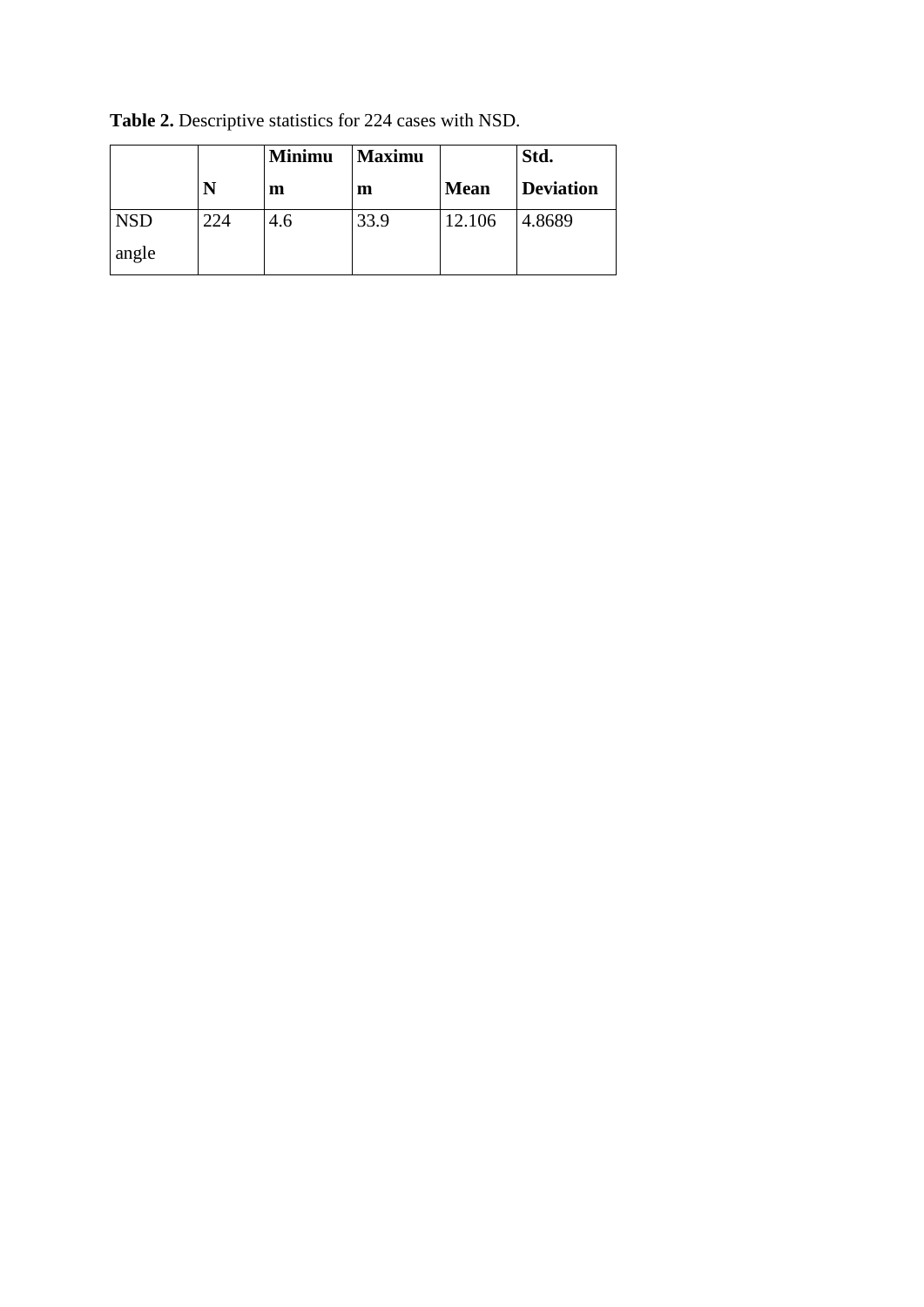|                    |                                                 | $\mathbf n$ | $n\%$ |
|--------------------|-------------------------------------------------|-------------|-------|
| Gender             | Male                                            | 236         | 50.6  |
|                    | Female                                          | 230         | 49.4  |
| Antral pseudocysts | Absence                                         | 316         | 67.8  |
| in maxillary sinus | Right                                           | 55          | 11.8  |
|                    | Left                                            | 48          | 10.3  |
|                    | <b>Bilateral</b>                                | 47          | 10.1  |
| Nasal septum       | Absence                                         | 242         | 51.9  |
| deviation(NSD)     | $2^\circ$ <nsd<9<math>^\circ</nsd<9<math>       | 66          | 14.2  |
| angle              | $9^{\circ}$ <nsd 15<math="" <="">^{\circ}</nsd> | 111         | 23.8  |
|                    | $NSD \geq 15^{\circ}$                           | 47          | 10.1  |

**Table 3.** Distribution of cases according to the gender, AP and NSD.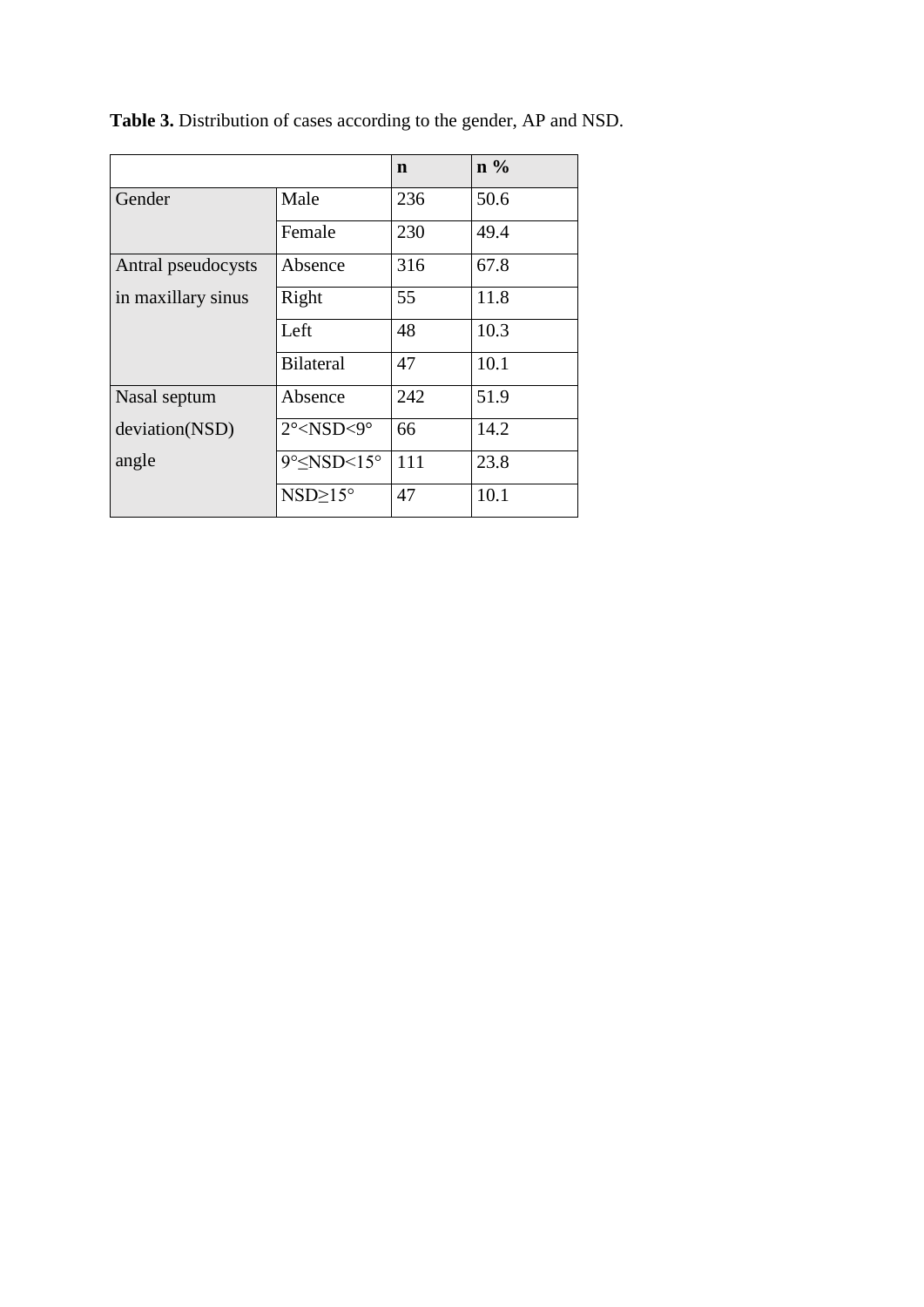|                                                                                                                                        | Localization of antral pseudocysts (AP) |               |                |               |                  |               |                |               |           |
|----------------------------------------------------------------------------------------------------------------------------------------|-----------------------------------------|---------------|----------------|---------------|------------------|---------------|----------------|---------------|-----------|
|                                                                                                                                        | <b>Right</b>                            |               | Left           |               | <b>Bilateral</b> |               | <b>Absence</b> |               |           |
|                                                                                                                                        |                                         |               |                |               |                  |               |                |               | ${\bf P}$ |
|                                                                                                                                        | $\mathbf n$                             | $\frac{0}{0}$ | $\mathbf n$    | $\frac{0}{0}$ | $\mathbf n$      | $\frac{0}{0}$ | $\mathbf n$    | $\frac{0}{0}$ | value     |
| <b>NSD</b>                                                                                                                             |                                         |               |                |               |                  |               |                |               | 0.05      |
| Absence                                                                                                                                | 23                                      | 41.8          | 18             | 37.5          | 19               | 40.4          | 182            | 57.6          |           |
| Presence                                                                                                                               | 32                                      | 58.2          | 30             | 62.5          | 28               | 59.6          | 134            | 42.4          |           |
| <b>Gender</b>                                                                                                                          |                                         |               |                |               |                  |               |                |               | 0.007     |
| Male                                                                                                                                   | 36                                      | 65.5          | 24             | 50            | 31               | 66            | 145            | 45.9          |           |
| Female                                                                                                                                 | 19                                      | 34.5          | 24             | 50            | 16               | 34            | 171            | 54.1          |           |
| <b>Direction of NSD</b>                                                                                                                |                                         |               |                |               |                  |               |                |               | 0.009     |
| Straight                                                                                                                               | 23                                      | 41.8          | 18             | 37.5          | 19               | 40.4          | 183            | 57.9          |           |
| Right                                                                                                                                  | 18                                      | 32.7          | 19             | 39.6          | 18               | 38.3          | 66             | 20.9          |           |
| Left                                                                                                                                   | 14                                      | 25.5          | 11             | 22.9          | 10               | 21.3          | 67             | 21.2          |           |
| <b>NSD Angle</b>                                                                                                                       |                                         |               |                |               |                  |               |                |               | 0.011     |
| Absence                                                                                                                                | 23                                      | 41.8          | 18             | 37.5          | 19               | 40.4          | 182            | 57.6          |           |
| $2^{\circ}$ <nsd<<math>9^{\circ}</nsd<<math>                                                                                           | 13                                      | 23.6          | $\overline{7}$ | 14.6          | 9                | 19.1          | 37             | 11.7          |           |
| 9° <nsd <15°<="" td=""><td>13</td><td>23.6</td><td>20</td><td>41.7</td><td>12</td><td>25.5</td><td>66</td><td>20.9</td><td></td></nsd> | 13                                      | 23.6          | 20             | 41.7          | 12               | 25.5          | 66             | 20.9          |           |
| $NSD \geq 15^{\circ}$                                                                                                                  | 6                                       | 10.9          | 3              | 6.3           | $\overline{7}$   | 14.9          | 31             | 9.8           |           |

**Table 4.** Distriubtion of the antral pseudocysts according to the NSD, gender, direction of the

NSD and NSD angle.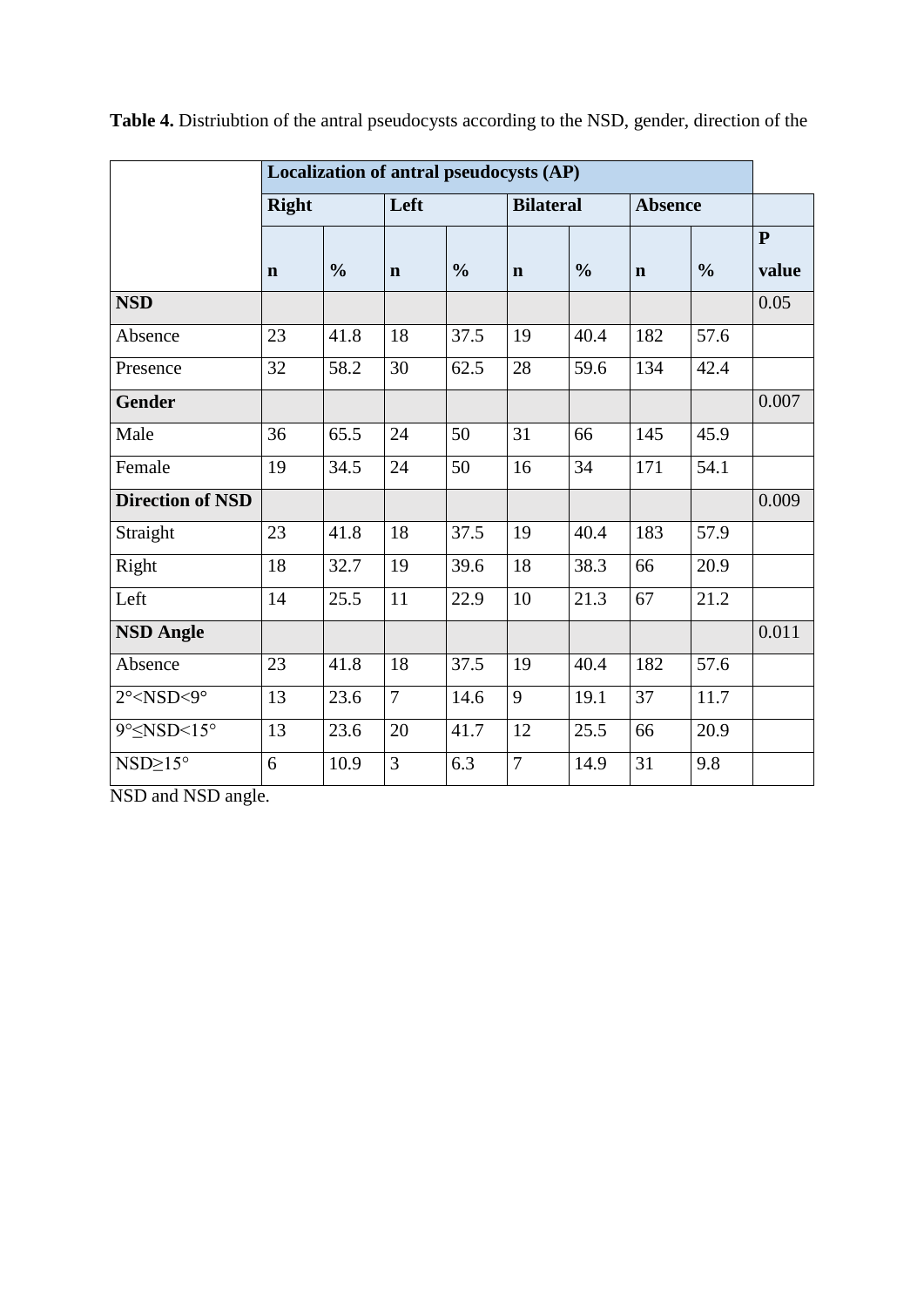|                                          | <b>Antral pseudocysts</b>            |                   |                                     |      |                   |              |                                    |              |
|------------------------------------------|--------------------------------------|-------------------|-------------------------------------|------|-------------------|--------------|------------------------------------|--------------|
|                                          | Presence $(n=150)$<br><b>Mean±SD</b> |                   | Absence $(n=316)$<br><b>Mean±SD</b> |      | <b>Univariate</b> |              | Age and gender adjusted<br>results |              |
| <b>Variables</b>                         |                                      |                   |                                     |      | <b>OR[95% CI]</b> | $\mathbf{p}$ | <b>OR[95% CI]</b>                  | $\mathbf{p}$ |
| Age                                      | $42.14 \pm 16.04$                    |                   | $39.77 \pm 19.08$                   |      | $1.01[0.97-1.02]$ | 0.188        |                                    |              |
|                                          | $\mathbf n$                          | $\%$              | $\mathbf n$                         | $\%$ |                   | $\mathbf{p}$ |                                    |              |
| Gender                                   |                                      |                   |                                     |      |                   |              |                                    |              |
| Male                                     | 91                                   | 60.7              | 145                                 | 45.9 | $1.82$ [1.23-2.7] | $0.003*$     |                                    |              |
| Female                                   | 59                                   | 39.3              | 171                                 | 54.1 | 1(reference)      |              |                                    |              |
| <b>Direction of NSD</b>                  |                                      |                   |                                     |      |                   |              |                                    |              |
| Straight                                 | 60                                   | 40.0              | 183                                 | 57.9 | 1(reference)      |              | 1(reference)                       |              |
| Right                                    | 55                                   | 36.7              | 66                                  | 20.9 | 2.54 [1.60-4.03]  | $0.001*$     | 2.44 [1.52-3.89]                   | $0.001*$     |
| Left                                     | $\overline{35}$                      | $\overline{23.3}$ | $\overline{67}$                     | 21.2 | 1.59 [0.96-2.63]  | 0.069        | 1.56 [0.94-2.59]                   | 0.084        |
| <b>NSD</b>                               |                                      |                   |                                     |      |                   |              |                                    |              |
| Presence                                 | 90                                   | 60                | 134                                 | 42.4 | 2.04 [1.37-3.03]  | $0.001*$     | 1.97 [1.32-2.93]                   | $0.001*$     |
| Absence                                  | 60                                   | 40                | 182                                 | 57.6 | 1(reference)      |              | 1(reference)                       |              |
| <b>NSD Angle</b>                         |                                      |                   |                                     |      |                   |              |                                    |              |
| Absence                                  | 60                                   | 40.0              | 182                                 | 57.6 | 1(reference)      |              | 1(reference)                       |              |
| $2^\circ$ <nsd<<math>9^\circ</nsd<<math> | 29                                   | 19.3              | 37                                  | 11.7 | 2.37 [1.35-4.19]  | $0.003*$     | 2.39 [1.35-4.26]                   | $0.003*$     |
| $9°\leq NSD < 15°$                       | 45                                   | 30.0              | 66                                  | 20.9 | 2.07 [1.28-3.37]  | $0.003*$     | 2.01 [1.24-3.25]                   | $0.005*$     |
| $NSD \geq 15^{\circ}$                    | 16                                   | 10.7              | 31                                  | 9.8  | 1.57 [0.80-3.06]  | 0.190        | 1.41 [0.71-2.78]                   | 0.324        |

**Table 5.** Multivariate analysis of factors associated with antral pseudocysts.

Figure 1. Radiographic appearance of antral pseudocysts (AP) in the maxillary sinus.

**Figure 2.** The NSD angle was measured between the two lines drawn on the coronal section

of CBCT, with the first line drawn from the crista galli to the anterior nasal spine and the

second line drawn from the crista galli to the most prominent point of the deviation.

Figure 3. Radiographic appearance of straight nasal septum.

**Figure 4.** Radiographic appearance of right side angled nasal septum.

**Figure 5.** Radiographic appearance of left side angled nasal septum.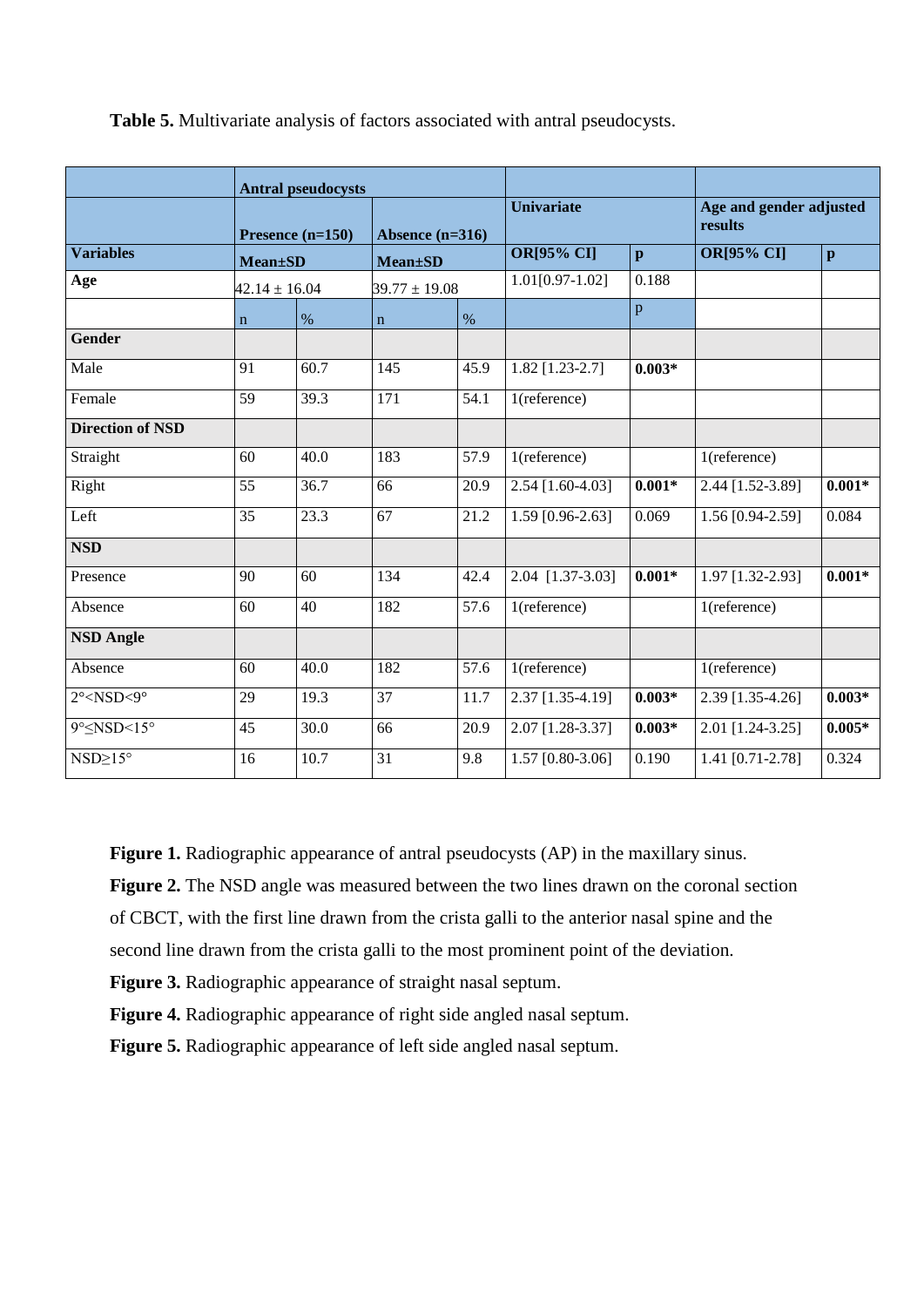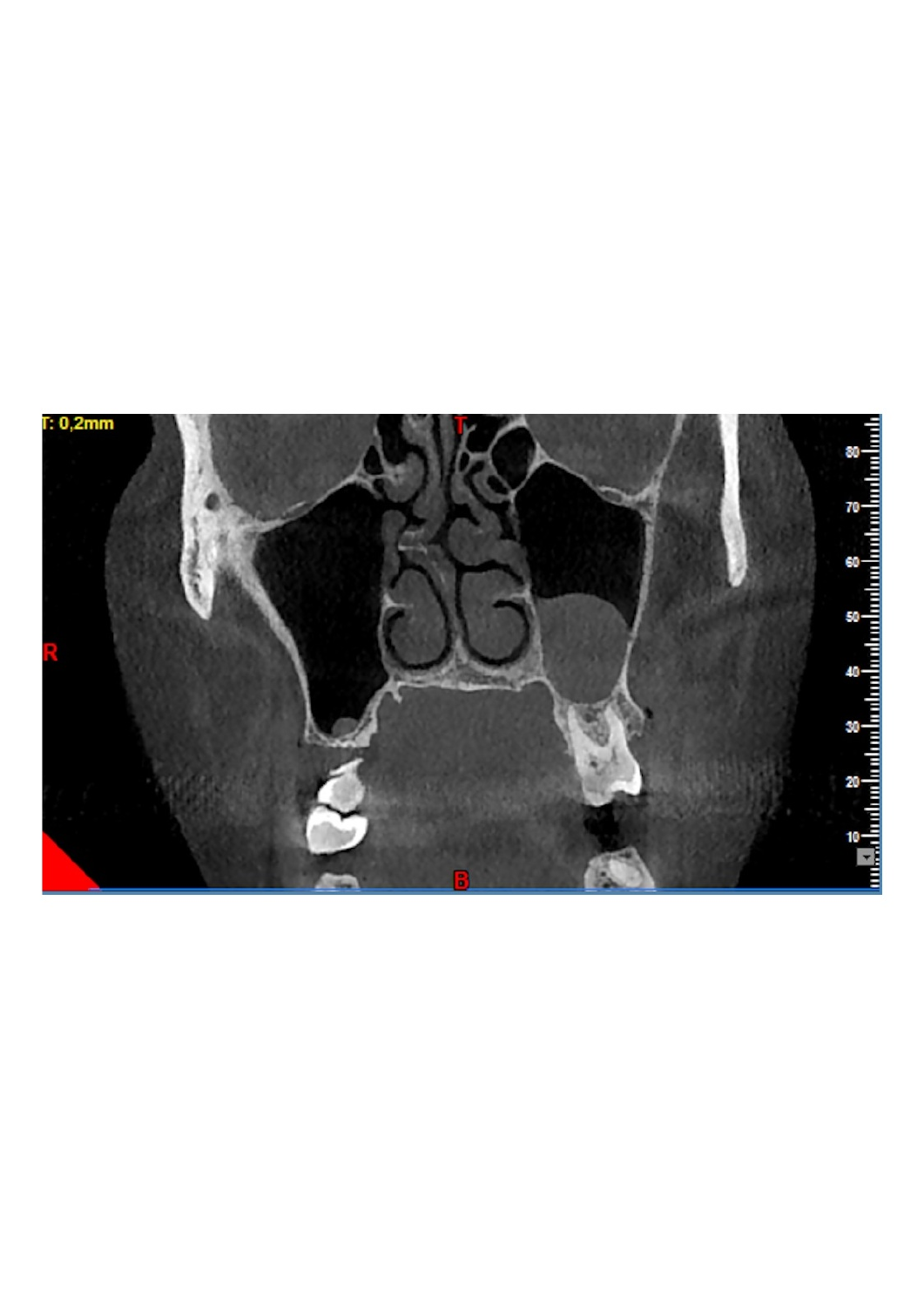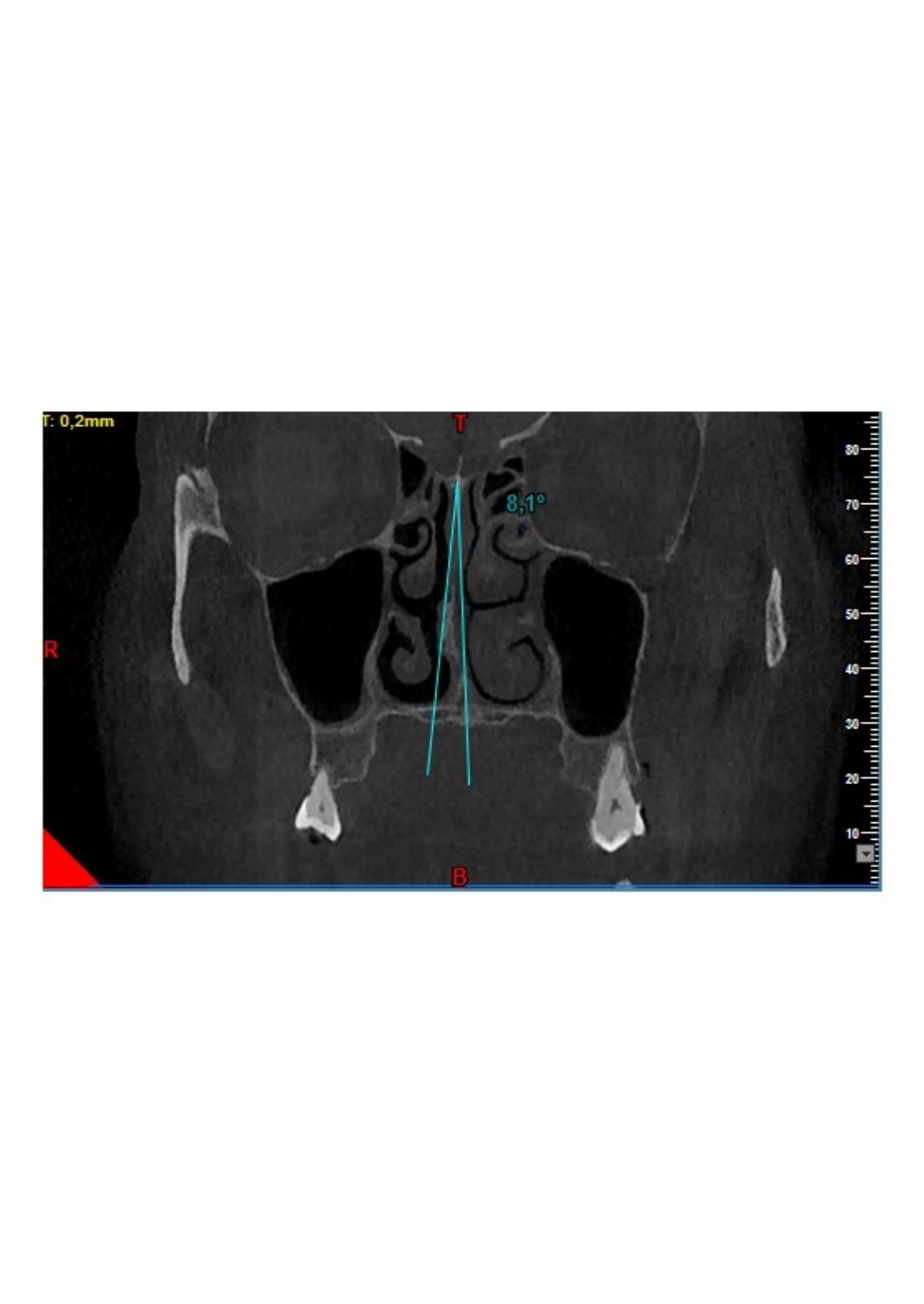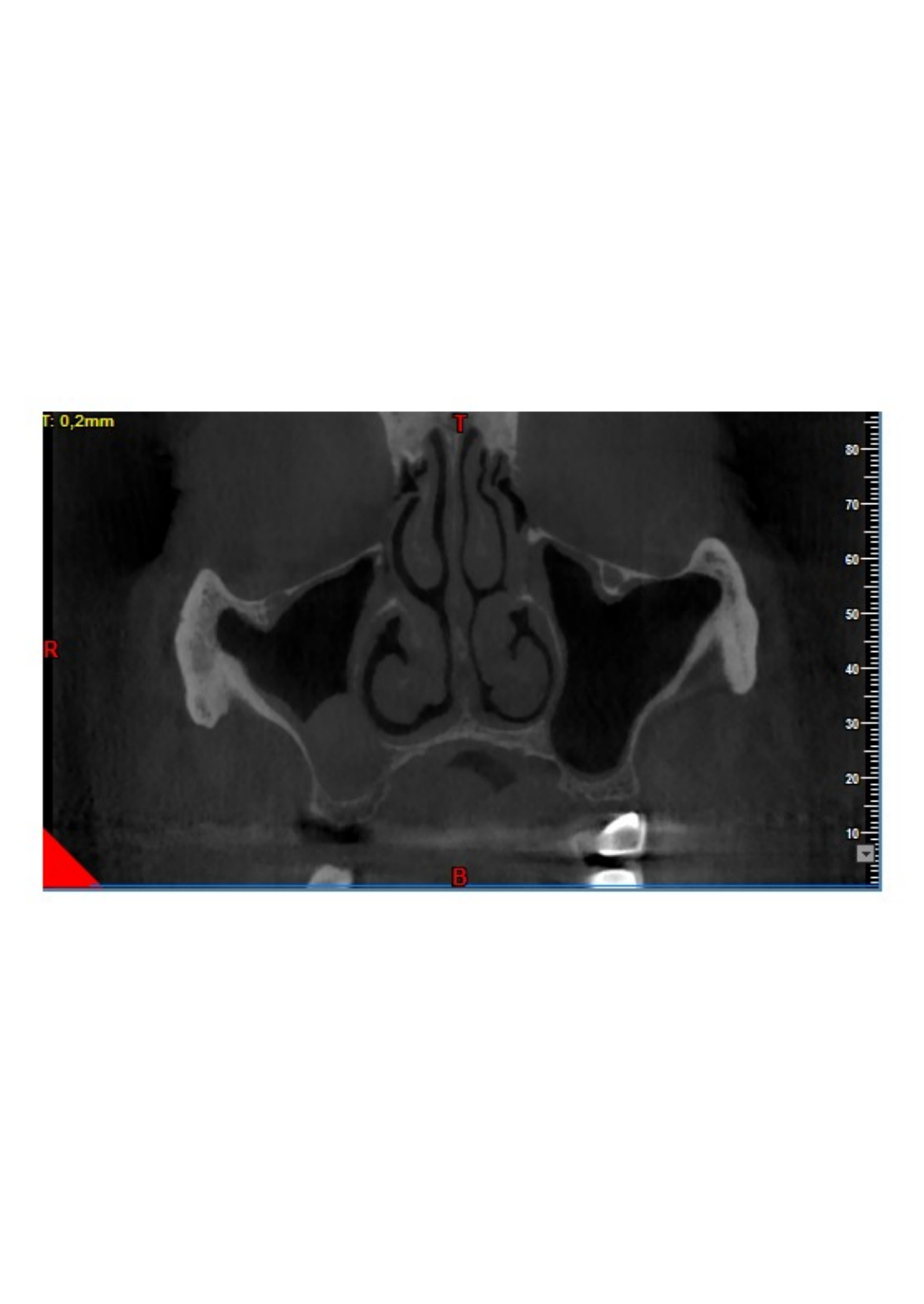